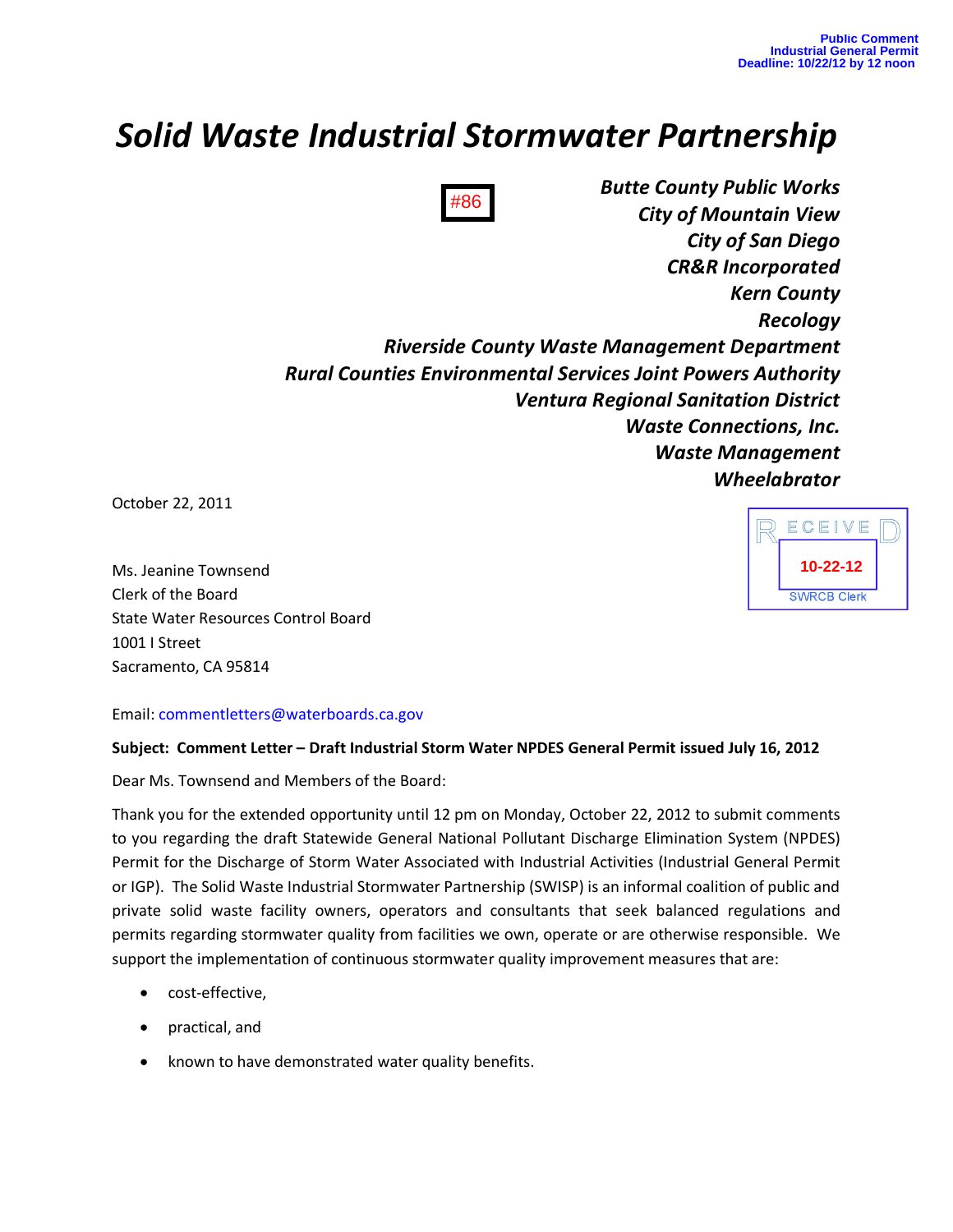Ms. Jeanine Townsend **Page 2 of 15** and 2 of 15 and 2 of 15 and 2 of 15 and 2 of 15 and 2 of 15 and 2 of 15 and 2 of 15 and 2 of 15 and 2 of 15 and 2 of 15 and 2 of 15 and 2 of 15 and 2 of 15 and 2 of 15 and 2 of 15 and 2 Comment Letter – Draft Industrial Storm Water NPDES General Permit October 22, 2012

We are appreciative of the numerous changes and improvements that have been made to the proposed permit since it was initially proposed on January 28, 2011. This letter documents our continuing concerns and recommendations regarding several issues of the State Water Resources Control Board's (SWRCB) revised draft permit.

## *Numeric Action Levels*

1

12 I

SWISP agrees with and supports the State Water Board's conclusions that "it is infeasible to require compliance with NELs at this time." SWISP recognizes that the methodology the EPA utilizes to establish effluent limit guidelines is comprehensive and that the State Water Board does not have sufficient data to complete a similar methodology to establish NELs. SWISP supports the continued collection of meaningful storm water discharge data to enable the future establishment of NELs, when technically feasible and economically justified.

### *Incorporation of TMDLs into the Permit*

SWISP agrees with Findings 36-41 and TMDL Requirements Section VII.A., in that many existing TMDLs do not provide sufficient clarity as to requirements applicable to industrial stormwater dischargers. Once those TMDLs are further clarified and refined by the Regional Water Boards in accordance with the process outlined in Finding 38, SWISP also agrees that industrial stormwater-related TMDL-specific requirements must first be incorporated into the permit before those requirements are enforceable against permittees, as prescribed by Section VII.A. However, SWISP believes that Effluent Limitation V.C. is in direct conflict with Findings 38-40 and TMDL Requirements Section VII.A. by requiring blanket incorporation by reference and immediate compliance with existing and/or future approved TMDLs in violation of Water Code sections 13000 and 13263.

More importantly, the language included in Section V.C. exposes permittees to premature and inappropriate administrative or third party actions to enforce TMDL requirements before the TMDLs are clarified for application to specific industrial stormwater dischargers, and before those refined requirements are incorporated into the permit. Further Section V.C. is not supported by the express findings of the permit, or the evidence in the administrative record.

Finally, Section V.C. would result in the Regional Water Boards and State Water Board abdicating their responsibility under 40 C.F.R. §122.44(k), to determine whether a BMP approach, rather than numeric effluent limitations, is appropriate given the site-specific TMDL and the scope and impact of industrial storm water discharges. SWISP recommends the following alternative language in Section V.C. (page)  $22$ : 3

> "After TMDL-specific permit requirements are incorporated into this General Permit following the process outlined in Section VII.A., dischargers subject to one or more identified Total Maximum Daily Loads (TMDLs) shall comply with the applicable requirements listed in Attachment D."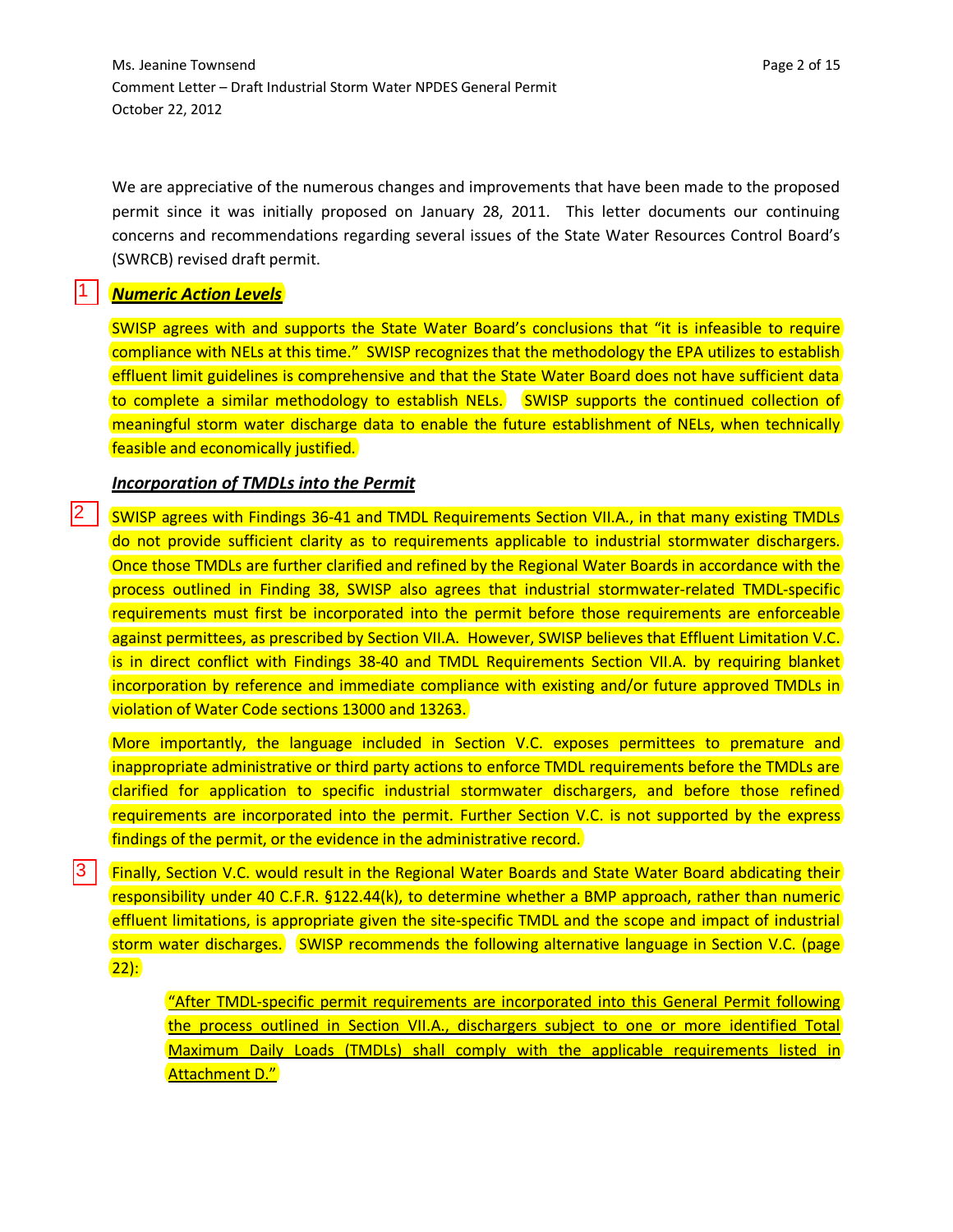"Dischargers located within a watershed for which a Total Maximum Daily Load (TMDL) has been approved by US EPA, shall comply with the approved TMDL if it identifies "industrial activity" or industrial-related activities as a source of the pollution and has an adopted Waste Load Allocation (WLA) and/or implementation language. Attachment D contains a reference list of potential TMDLs that may apply to Dischargers subject to this General Permit."

As with municipal stormwater discharges, the SWISP believes that all TMDL Waste Load Allocations (WLA) incorporated into stormwater permits should be implemented as BMPs. SWISP recommends that the State Water Board recognize BMP based compliance in the Industrial General Permit findings and recommends the addition of the following language into or following Finding 39.

"Compliance may include, but is not limited to, implementation of BMPs and control measures contained in TMDL implementation plans sufficient to achieve the WLA, or a demonstration that the numeric WLA has been achieved."

### *Receiving Water Limitations*

4

5

The draft Industrial General Permit substantially changes the receiving water limitations in the current permit (WQO 97-03-DWQ, Section C). The Draft Permit language (Section VI [p. 22] of the Draft Permit, together with Section XX.B [p. 65]) eliminates from the receiving water limit section a description of a process to allow a Discharger to follow clear steps to ensure it is in compliance with those limits. The draft Industrial General Permit should include such a process and also take the opportunity to clarify and improve the language of the limits.

Incorporating Compliance Requirements into Receiving Water Limits. The receiving water limits in the *current* permit (WQO 97-03-DWQ) read as follows:

### "C. RECEIVING WATER LIMITATIONS:

1. Storm water discharges and authorized non-storm water discharges to any surface or ground water shall not adversely impact human health or the environment.

2. Storm water discharges and authorized non-storm water discharges shall not cause or contribute to an exceedance of any applicable water quality standards contained in a Statewide Water Quality Control Plan or the applicable Regional Water Board's Basin Plan.

3. A *facility operator will not be in violation of Receiving Water Limitation C.2. as long as the facility operator has implemented BMPs that achieve BAT/BCT and the following procedure is followed*:

a. The facility operator shall submit a report to the appropriate Regional Water Board that describes the BMPs that are currently being implemented and additional BMPs that will be implemented to prevent or reduce any pollutants that are causing or contributing to the exceedance of water quality standards. The report shall include an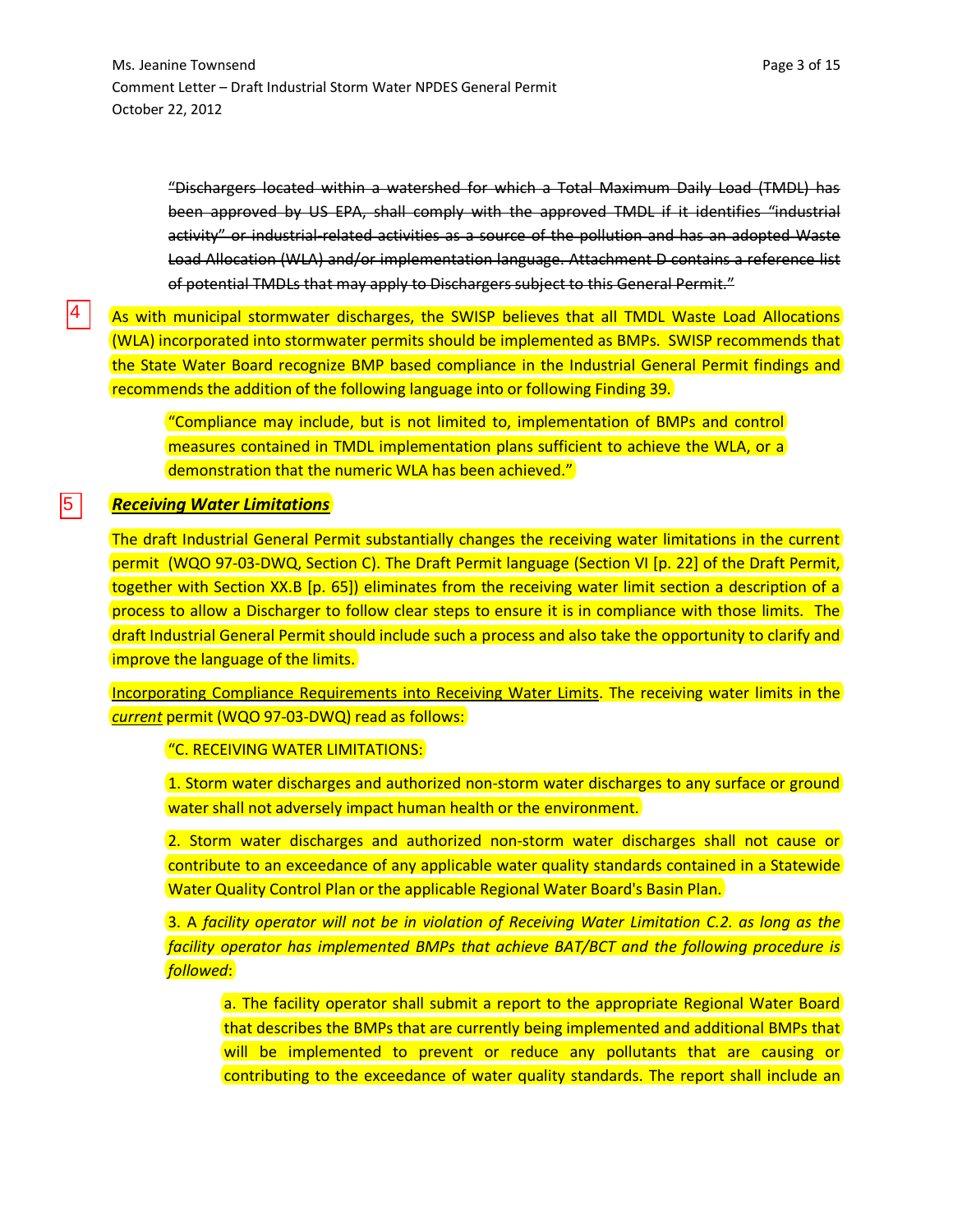implementation schedule. The Regional Water Board may require modifications to the report.

b. Following approval of the report described above by the Regional Water Board, the facility operator shall revise its SWPPP and monitoring program to incorporate the additional BMPs that have been and will be implemented, the implementation schedule, and any additional monitoring required.

4. A facility operator shall be in violation of this General Permit if he/she fails to do any of the following:

a. Submit the report described above within 60 days after either the facility operator or the Regional Water Board determines that discharges are causing or contributing to an exceedance of an applicable water quality standard;

b. Submit a report that is approved by the Regional Water Board; or

c. Revise its SWPPP and monitoring program as required by the approved report."

Section C.3's statement from the *current* permit (above text) that following proscribed steps constitutes compliance is consistent with law. The law is clear that water quality-based limitations can be expressed in the form of best management practices, where numeric limits are infeasible;  $^{1}$  $^{1}$  $^{1}$  the use of best management practice requirements as limits is not limited to imposition of technology-based limits. 40 C.F.R. § 122.44(k); s*ee also*, USEPA, Interim Permitting Approach for Water Quality-Based Effluent Limitations in Storm Water Permits, 61 FR 43761 (Aug. 26, 1996). Since federal regulations authorize the use of BMPs in lieu of numeric limits, and the draft General Permit continues to regulate discharges by use of BMPs, *it may express receiving water limits (water quality-based limits) as a defined process of BMP selection*.

The reporting provisions in the *current* permit Section C.3 have admittedly been disputed and under used, but this has resulted from confusion over the meaning of Section C.2, and a lack of agency engagement and information, not because permittees are intransigent. For example, many facilities have faced third party claims that the only way not to cause or contribute to an exceedance is *not to exceed the in-stream water quality standards at the actual discharge outfall.* This is clearly wrong, and this misconception will be mitigated by adoption of Fact Sheet and receiving water limit language in the Draft Permit, confirming that the limits are designed to address *in-stream* water quality impacts. Determining receiving water impacts is challenging, given the variability and nature of storms and stormwater, and the commingling of discharges in municipal storm sewer systems. *Surprising dischargers with a sudden "gotcha" enforcement claim based on numeric end of pipe findings converts receiving water limits into virtual numeric limits.*

 $\overline{\phantom{0}}$ 

<span id="page-3-0"></span><sup>&</sup>lt;sup>1</sup> California's State Implementation Plan defines "infeasible" as "not being capable of being accomplished in a successful manner within a reasonable period of time, taking into account economic, environmental, legal, social, and technological factors." *See* SIP at pg. Appendix 1-3.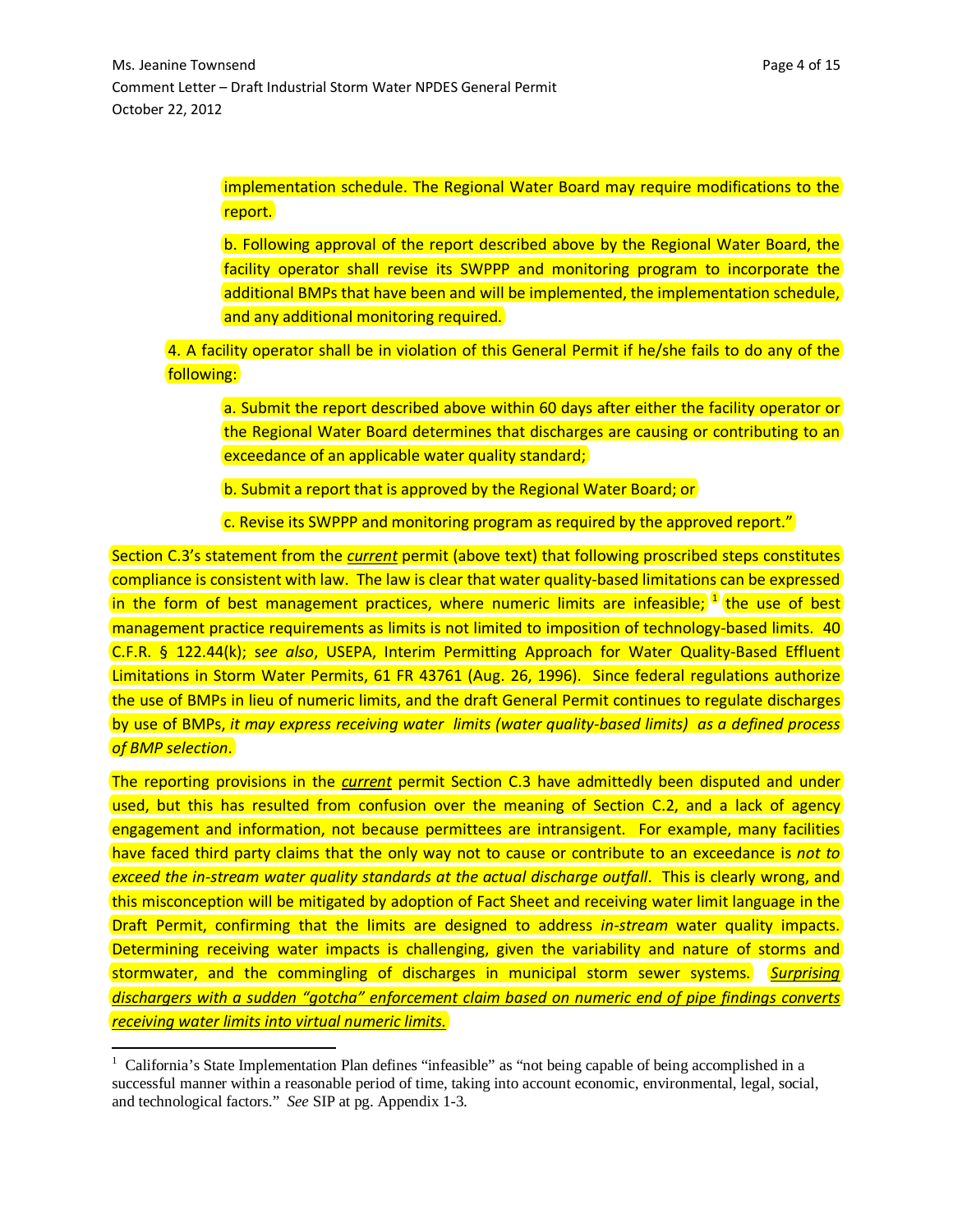The Fact Sheet also notes that meeting other sections of the permit is expected to typically achieve water quality necessary to avoid causing in-stream exceedances, and emphasizes the BMP study and adoption process in Section XX.B as the mechanism to address the less common instances where this is not the case. However, the receiving water limits in Section VI of the Draft Permit are not clearly linked to the process in Section XX.B, and risks the type of "gotcha" surprise enforcement, or de facto numeric limit effect, described above.

The Draft Permit should clearly incorporate a process of BMP selection into the receiving water limit section, to avoid this problem.<sup>[2](#page-4-0)</sup> Draft Permit Section XX.B describes a corrective action procedure to be followed if receiving water limitations are not being met. To avoid confusion and to integrate this procedure into receiving water limit compliance, we request that it be incorporated into the receiving water limitations, as shown below. (Also, there is a typographical error in the introduction to Section XX.B, referring only to Section VI.C. Either this should be changed to "VI.A," as noted in the copy of Section XX.B below, or the entire provision should refer to "Section VI," applying the corrective actions to all three receiving water limitations.)

Language for Receiving Water Limit VI.A: Turning to the specific language in the receiving water limit, we request deletion of the phrase "or contribute to" in Section VI.A, in addition to the modification suggested above as to the compliance process. In the MSGP, EPA deliberately chose to move away from the vague and undefined approach of prohibiting discharges from "causing or contributing" to an exceedance of water quality standards. Finding 36 correctly points out that "compliance with receiving water limitations can generally not be determined solely by the effluent water quality characteristics." The requirement to control actual causes of an in-stream exceedance, based on finding an actual connection between effluent impacts and the receiving water, is most logical given the differing opinions on what the word "contribute" means in a binding permit limit. ا ۱

Use of the phrase "cause or contribute" in receiving water limits is not required by regulations, and has not been specifically defined by any legal authority. The explanation of the MSGP water quality based limits on page 55 of its Fact Sheet<sup>[3](#page-4-1)</sup> notes:

*"* EPA has reworded the water quality-based effluent limitation to use the phrase "control[led] as necessary to meet applicable water quality standards," rather than the phrase do not "cause

ı

<span id="page-4-0"></span><sup>&</sup>lt;sup>2</sup> We note that the approach of expressing compliance as clear steps is used in EPA's 2008 Multi-Sector General Permit for Stormwater Discharges Associated With Industrial Activity ("Multi-Sector General Permit," or "MSGP"), 73 Fed. Reg. 56572 (September 29, 2008). Under Section 2.2 of the MSGP, the end point is described as "control[ling] the discharge as necessary to meet applicable water quality standards in the receiving waterbody," and the MSGP requires that the permittee comply with any additional, more stringent requirements EPA determines are necessary to meet an applicable wasteload allocation or to further control discharges to impaired waters that do not yet have an EPA approved or established TMDL. In this way, the entire exercise of determining the needs of the water body involves communication from the permitting agency as appropriate. This makes a general permit approach workable, while leaving the possibility of individual permitting if the agency determines that is needed for sites posing a greater threat to water quality.

<span id="page-4-1"></span> $3$  http://www.epa.gov/npdes/pubs/msgp2008 finalfs.pdf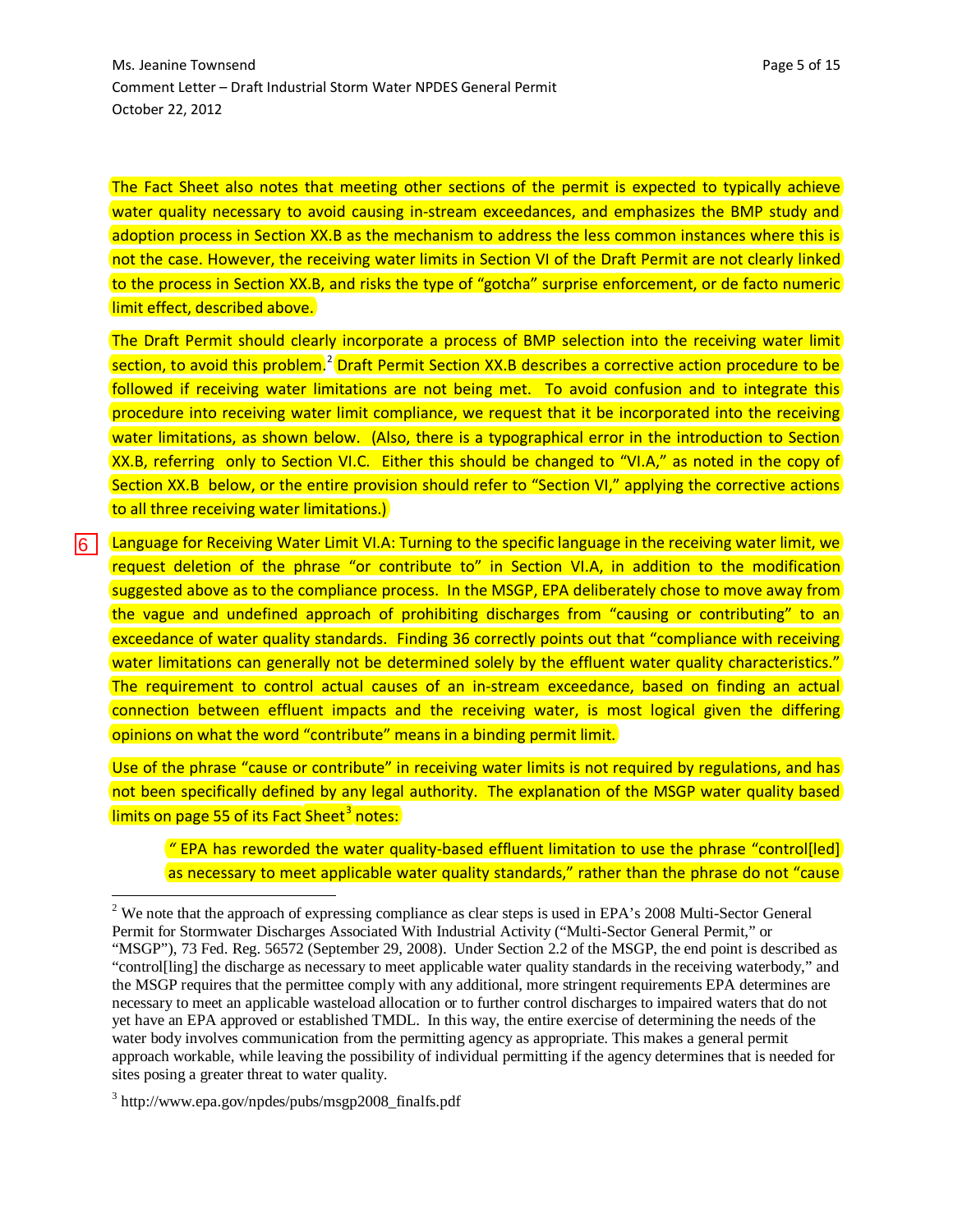or contribute to a violation of water quality standards." This change was made because the "cause or contribute" phrase derives from EPA's regulation specifying how the permit authority should determine *whether* there should be a water quality based effluent limitation, 40 CFR  $122.4(d)(1)(i)$  and (ii). This decision is often referred to as the "reasonable potential" determination. …"

Here, the State Water Board has clearly decided to include receiving water limits. The reasonable potential phrasing is not required as the measure of compliance. We request revisions to Section VI to correct this issue, as shown below.

suggested language for comment 5

and 6

### **Suggested Revisions to Section VI and Section XXI**

The following revisions to Sections VI and XXI.B address our requests for integrating a process for compliance into the receiving water limits, and our suggestions for language of Section VI.A:

### **VI. RECEIVING WATER LIMITATIONS**

**A.** Dischargers shall control pollutants in ensure that industrial storm water discharges and authorized NSWDs so as not to do not cause or contribute to an exceedance of any applicable WQS in any affected receiving water. A Discharger will not be in violation of this Receiving Water Limitation VI.A. as long as the Discharger complies with the following procedure: *[Insert the procedure now found in Draft Permit Section XX.B.1, as edited below.]*

**B.** Dischargers shall ensure that industrial storm water discharges and authorized NSWDs to any surface or groundwater do not adversely affect human health or the environment.

**C.** Dischargers shall ensure that industrial storm water discharges and authorized NSWDs to any surface or groundwater do not contain pollutants in quantities that threaten to cause pollution or a public nuisance.

. . .

### **XX. B. [NewVI.A.1: ] Water Quality Based Corrective Actions**

1. Upon determination by the Discharger or written notification by the Regional Water Board that industrial storm water discharges and/or authorized NSWDs contain pollutants that are in violation of Receiving Water Limitations (Section VI.<del>C</del>B), the Discharger shall:

a. Conduct a facility evaluation to identify pollutant source(s) within the facility that are associated with industrial activity and whether BMPs described in the SWPPP have been properly implemented;

b. Assess the facility's SWPPP and its implementation to determine whether additional BMPs or SWPPP implementation measures are necessary to prevent or reduce pollutants in industrial storm water discharges to meet the Receiving Water Limitations (Section VI); and,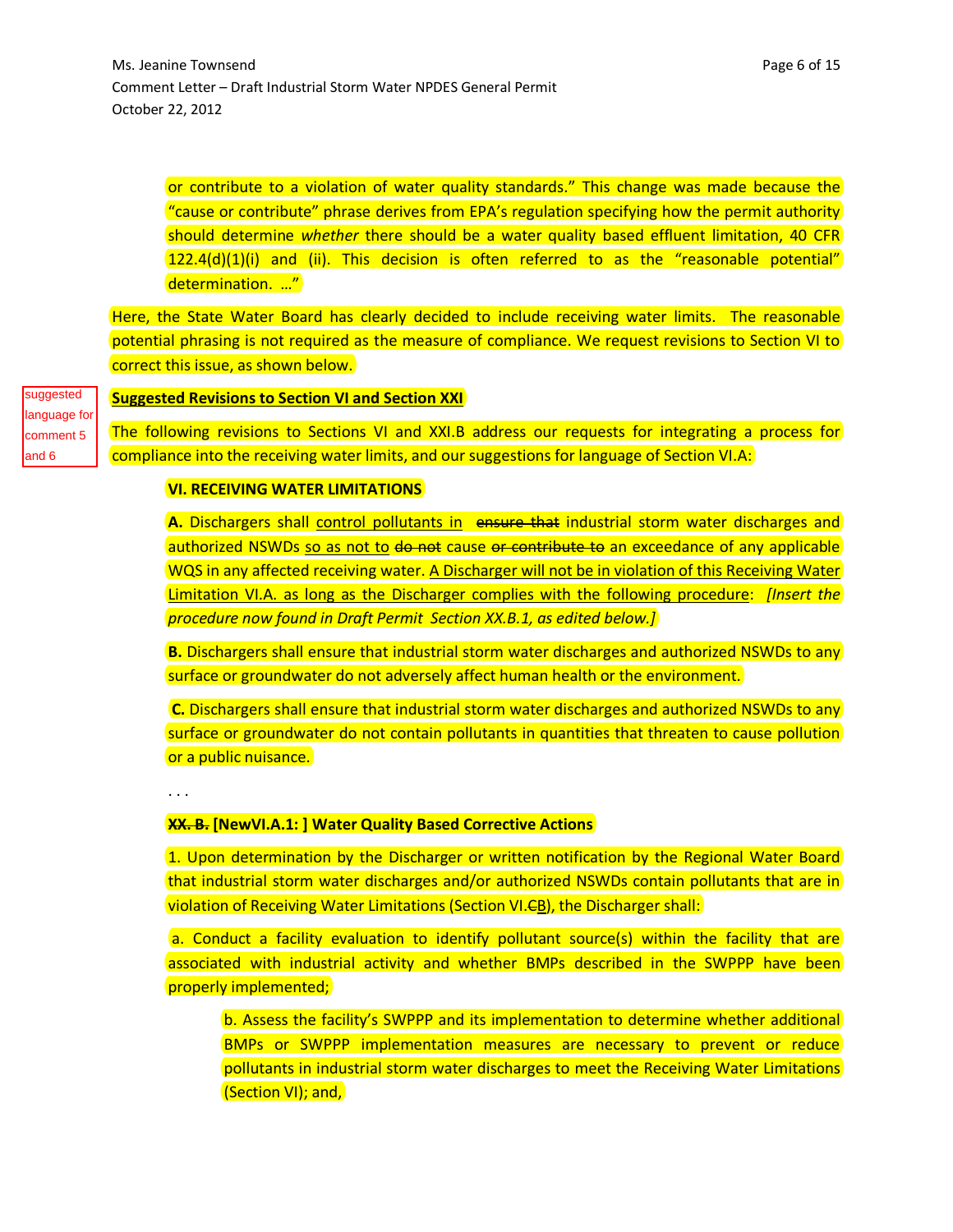c. Certify and submit via SMARTS documentation based upon the above facility evaluation and assessment that:

i. Additional BMPs and/or SWPPP implementation measures have been identified and included in the SWPPP to meet the Receiving Water Limitations (Section VI); or,

ii. No additional BMPs or SWPPP implementation measures are required to reduce or prevent pollutants in industrial storm water discharges to meet the Receiving Water Limitations (Section VI).

2. The documentation, evaluation, and assessment above shall be completed by a QISP II or III.

These revisions will go far to reduce the ambiguity of the receiving water limits, and will result in clearer and more proactive compliance measures and fewer unnecessary disputes.

### *Solid Waste Landfill Dual Permit Coverage*

7

The fact sheet should be clarified to clearly confirm, consistent with longstanding EPA guidance and prior California IGP language, that operating landfills are subject to the Industrial General Permit (IGP), and not the Construction General Permit (CGP). Page 16 of the Fact Sheet suggests that either the Industrial General Permit (IGP) or the Construction General Permit (CGP) may apply at various points in the life of the landfill – largely at the discretion of the individual regional boards. This is inconsistent with EPA guidance and past IGP language and could create an inconsistency in the manner in which landfills are regulated by the State and Regional Boards in California.

It is clear from the historical EPA guidance on this matter that the CGP was only intended to apply to the initial original construction of the landfill *before* industrial waste was ever accepted. However, *after* industrial waste has been accepted all further activities at the landfill are subject to the IGP including lateral expansions, closure and another landfill stormwater generating activities. EPA, in its Question and Answer guidance, wrote,

22. If construction of cells at a landfill disturbs greater than five acres of land, is coverage under EPA's construction general permits required?

A. No. EPA considers construction of new cells to be routine landfill operations that are covered by the landfill's industrial storm water general permit. However, the storm water pollution prevention plan for the landfill must incorporate best management practices (BMPs) that address sediment and erosion control. Where a new landfill is being constructed and five or more acres of land are being disturbed, such activity would need to be covered under EPA's construction general permit until the time that initial construction is completed and industrial waste is received. Please note that NPDES authorized States may address this situation differently.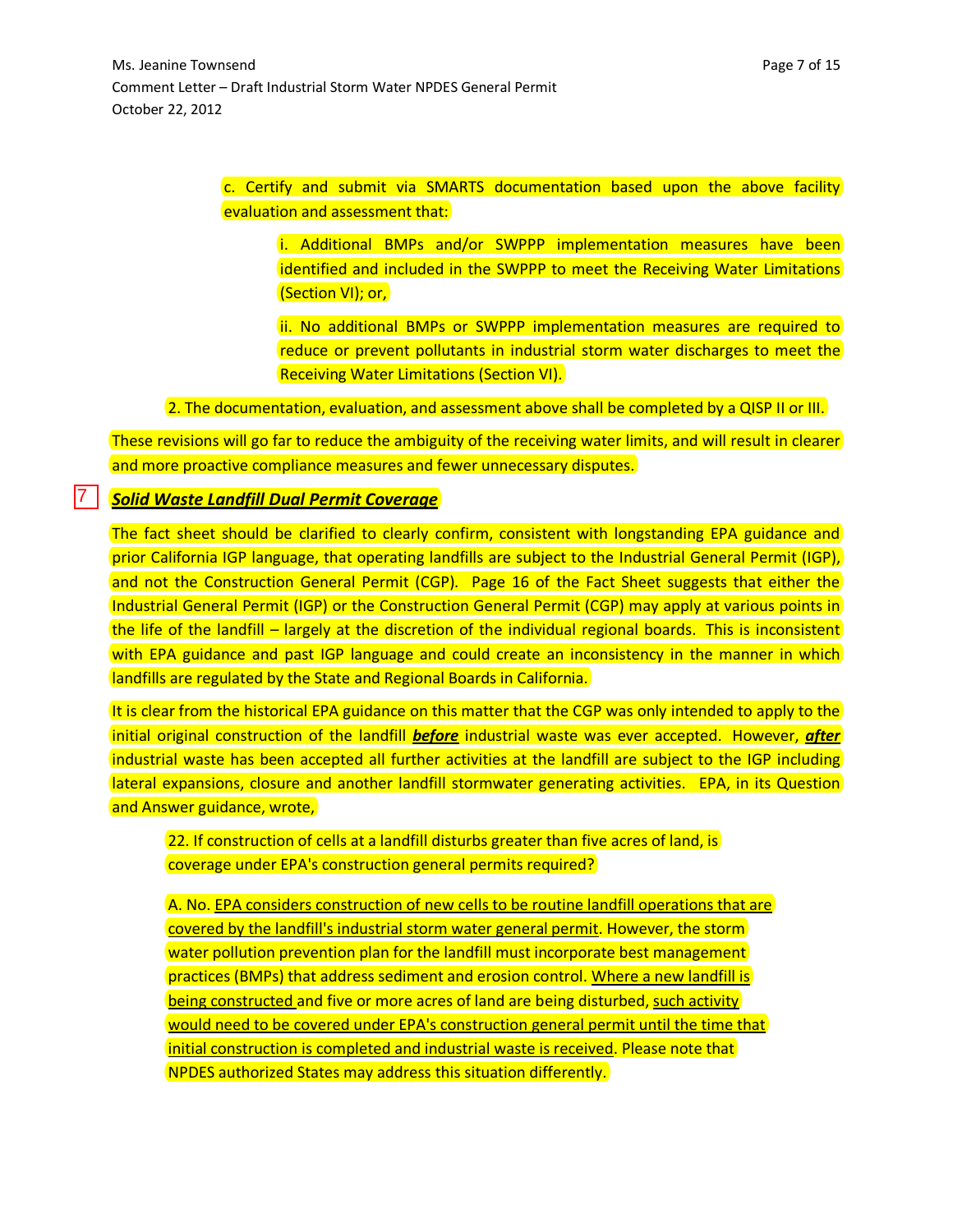EPA, NPDES Storm Water Program - Question and Answer Document, Volume II (July 1993) [http://www.epa.gov/npdes/pubs/owm0250.pdf.](http://www.epa.gov/npdes/pubs/owm0250.pdf) Thus, the only time that the CGP would apply is during the initial landfill construction before any industrial waste is accepted.

Although EPA acknowledges that NPDES authorized states may handle this situation differently, California has followed EPA's position for years and should not suggest any change from this position. For example, the existing IGP states,

### Category 5 Dischargers

Inactive or closed landfills, land application sites, and open dumps that have received industrial wastes (Category 5) may be subject to this General Permit unless the storm water discharges from the sites are already regulated by an NPDES permit issued by the appropriate Regional Water Board. Facility operators of closed landfills that are regulated by waste discharge requirements (WDRs) may be required to comply with this General Permit. In some cases, it may be appropriate for closed landfills to be covered by the State Water Board's General Permit during closure activities. The Construction Activities General Permit should cover new landfill construction. Facility operators should contact their Regional Water Board to determine the appropriate permit coverage.

### [http://www.swrcb.ca.gov/water\\_issues/programs/stormwater/docs/induspmt.pdf](http://www.swrcb.ca.gov/water_issues/programs/stormwater/docs/induspmt.pdf)

We would encourage the SWRCB in adopting this IGP to reconfirm its position and require that landfills be treated in a consistent manner statewide and consistent with US EPA's original and ongoing intent. Further, we strongly suggest the following guidance be clearly and unambiguously added to the final IGP fact sheet:

- **•** Original new construction of a SW landfill: CGP
- Once industrial waste is first placed into a landfill, then further regulatory control is transferred, in total, to the IGP. This will include future expansions, lateral expansions and closures of the landfill that is contiguous to the original landfill.
- $\bullet$  A new non-contiguous LF unit would be subject to a determination by the RWQCB as to whether it is a new construction subject to CGP or an expansion of an existing LF subject to the IGP.
- New construction on top of a *closed* LF (i.e., in the post closure care period) would be subject to CGP. However, once the new construction is completed, then any further stormwater controls would be through the IGP if the new constructed activity is subject to the IGP.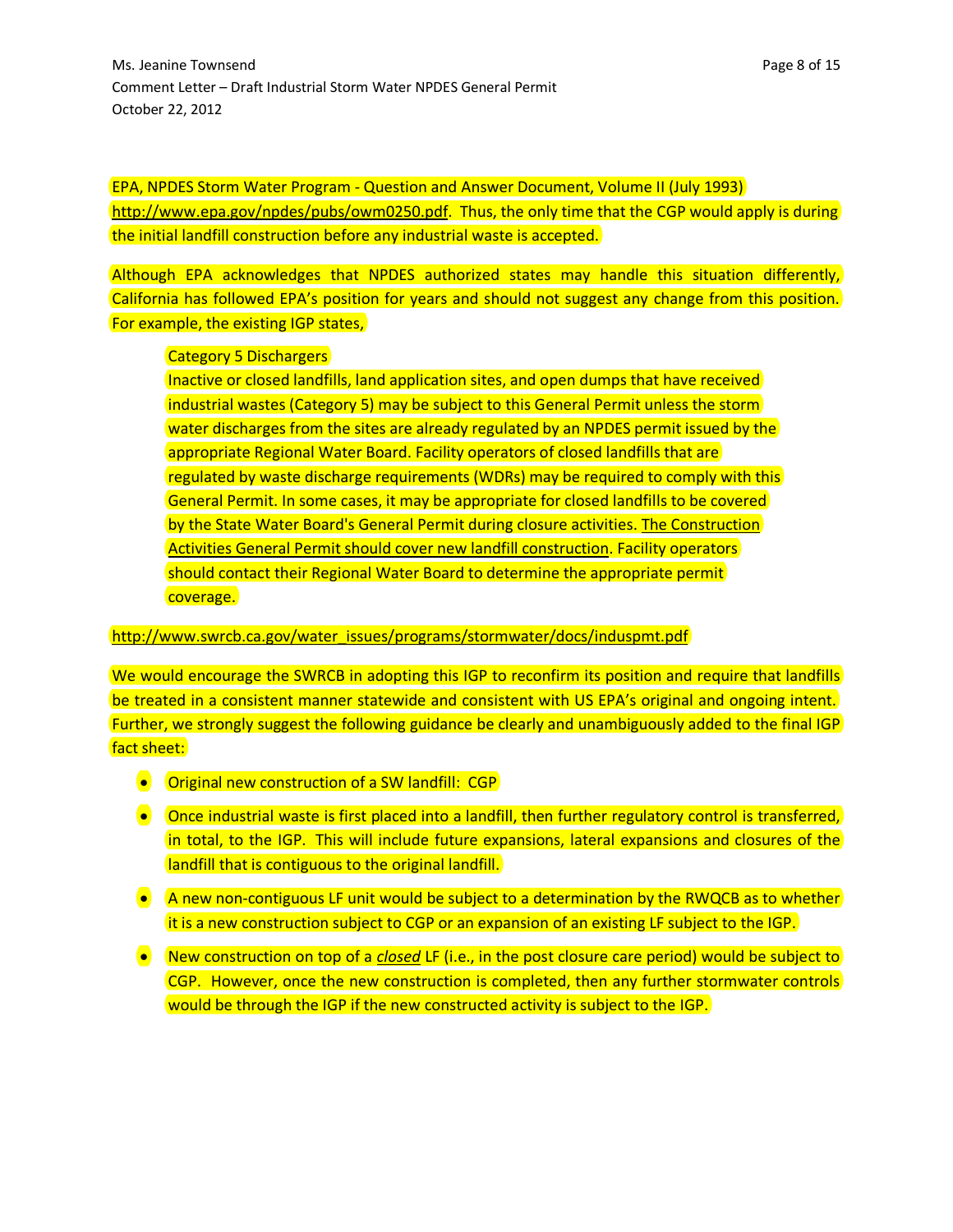#### *pH Meters and Monitoring for pH* 8

The proposed permit provides that discharger must use pH meter to measure pH in stormwater dischargers. This does not make sense for discharges that may only occur infrequently. The expense of maintaining and calibrating pH meters is not justified. The final permit should allow the use of pH papers to measure pH in stormwater discharges. pH papers with different value ranges can be used to reasonably *and* accurately measure pH.

Section XI.B.8 of the draft permit requires that pH samples be taken with a portable calibrated device or if at a laboratory in accordance with 40 C.F.R. section 136. As the draft is currently written (based on Board staffs cost estimate) it correctly recognizes (in our opinion) that this really means a portable calibrated device. This is an extremely expense proposition for the solid waste industry, particularly for such potentially infrequent monitoring events. Quality portable pH meters are quite expensive and require frequent calibration. If not properly calibrated before a storm event the data may not be accurate. Further, many solid waste & recycling industry entities have multiple locations throughout California. One, solid waste enterprise has more than 70 locations that is subject to the IGP. The current draft permit could require *each of these sites* to maintain and calibrate portable pH meters.

We believe the Board should include Litmus Paper as an acceptable field analytical tool. This appears to be consistent with the practice in both Washington State and Oregon State based upon a review of their Stormwater Sampling Guides. The Washington State, "**How to do Stormwater Sampling** A guide for industrial facilities, 2010 revision," notes "You must measure pH in the field using either a calibrated pH meter or pH paper rather than sending it to a lab." It further clarifies, "You can also ask your lab to send narrow range pH paper (with a resolution not greater than  $\pm$  0.5 SU)." The USEPA Industrial Stormwater Monitoring and Sampling Guide (EPA 832-8-09-003) 2009, lists under sampling supplies, "pH paper and appropriate chemical preservatives for adding to sample bottles (obtain from your laboratory)."

SWISP requests that the referenced section be adjusted as follows;

"8. Dischargers shall ensure that all field measurements for pH are conducted using a calibrated portable instrument in accordance with the accompanying manufacturer's instructions **or narrow range pH paper (with a resolution not greater than**  $\pm$  **0.5 SU)**. Samples from different drainage areas shall not be combined or composited prior to field measurements or laboratory analysis. The Discharger shall ensure that all laboratory analyses are conducted according to test procedures under 40 C.F.R. section 136, including the observation of holding times, unless other test procedures have been specified in this General Permit or by the Regional Water Board."

### *Implementation Timeline*

9

The effective date of the IGP is referenced in numerous places in the 2012 Draft IGP. SWISP suggests that the effective date of the IGP be contingent upon the adoption date of the IGP. SWISP recommends that the IGP effective date be one calendar year from the date of IGP adoption or July 1 the year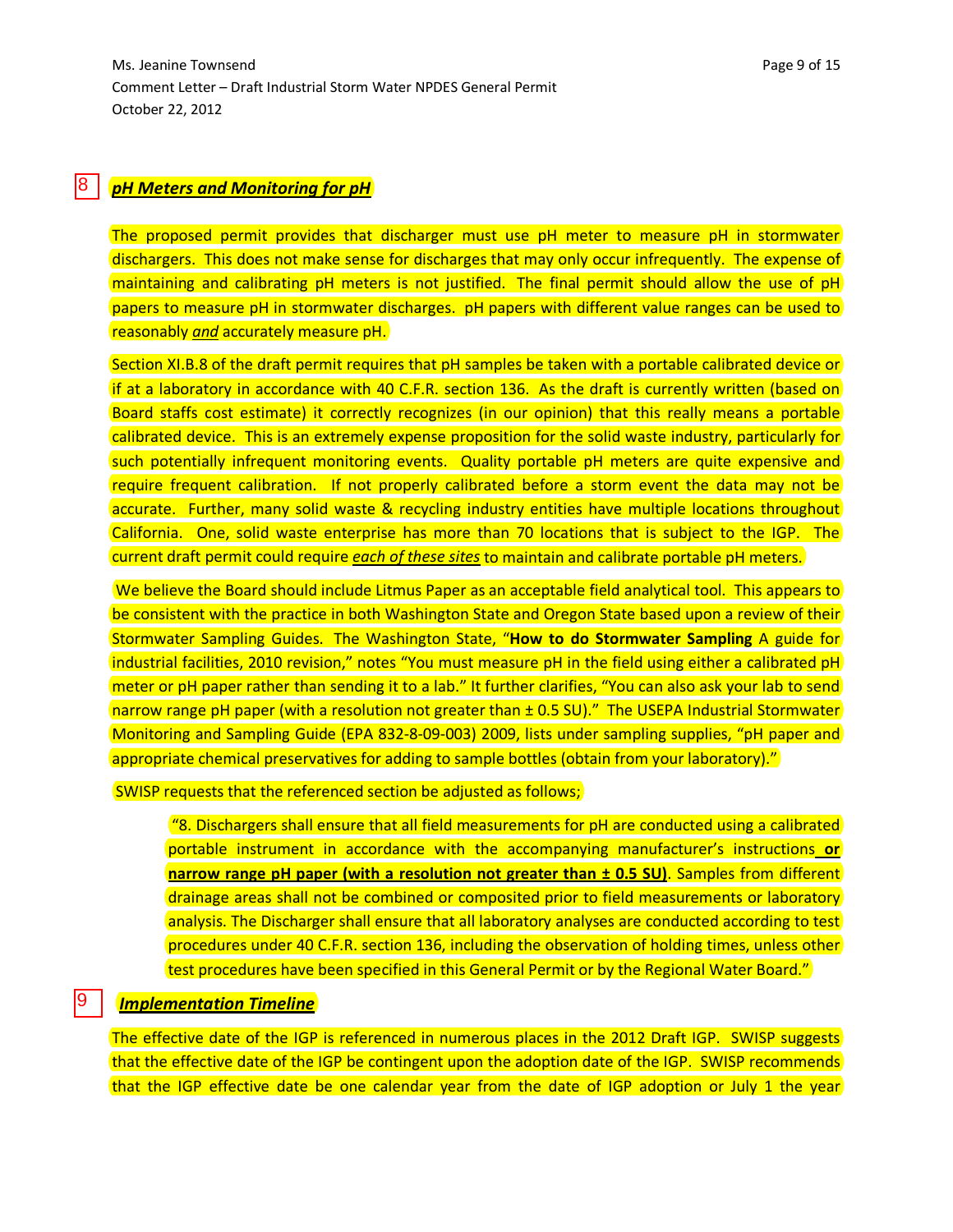Ms. Jeanine Townsend **Page 10** of 15 Comment Letter – Draft Industrial Storm Water NPDES General Permit October 22, 2012

following IGP adoption, whichever occurs later. This will allow Permittees sufficient time to plan, change or modify operations/procedures, and allocate resources to comply with the IGP. In addition, a new training requirement is part of the 2012 Draft IGP. The State Water Board will be required to prepare IGP training curriculum under a limited timeline in order to meet the requirements of the IGP.

#### *Training* 10

 $\frac{11}{12}$ 

12

|11

This section of the permit (Section IX) specifies the training requirements for personnel designated by the Discharger to perform IGP compliance activities. SWISP concurs that training or licensure as a Professional Engineer or Geologist allows an individual to become designated as a Qualified Industrial Storm Water Practitioner (QISP).

SWISP supports the training or licensure requirement to function as a QISP. However, SWISP does not agree that three different levels of QISP are necessary. This causes unnecessary confusion regarding the differing roles and responsibilities of the QISP. SWISP suggests that training be consolidated into a single QISP designation and that the different levels should be eliminated. Thus, all the roles specified in Table 1, except for those that require a Professional Engineer, should be completed by a QISP. The QISP should be allowed to direct non-QISP trained employees or representatives of the Discharger to conduct the activities required by the permit.

### *Pre-Storm Inspections*

SWISP appreciates the incorporation of the NOAA forecast as a trackable and consistent indicator of rain event predictions. However, SWISP remains concerned about the concept of predicted rain event inspections because of the effort involved in tracking and documenting the weather to demonstrate compliance. SWISP recommends the deletion of predicted rain event inspections in lieu of regular inspection of facilities. We believe that a regular monthly inspection is preferable to the constant tracking of predicted rain events. These monthly inspections could encompass both the quarterly nonstormwater inspections and the predicted storm event inspections.

### *Removal of Conditional Exclusion – No Discharge Certification*

The previous 2011 Draft of the IGP included the following No Discharge Certification conditional exclusion:

"*Dischargers who have facilities designed to contain a 100 year 24-hour storm event and three (3) consecutive 20 year 24 hour storm events in a month are not found to have a potential to discharge pollutants, and therefore pose no threat to water quality.*"

This conditional exclusion provided a benefit and the removal is completely contradictory to the goal of the IGP intention. It is SWISP's recommendation that this conditional exclusion be put back into the IGP.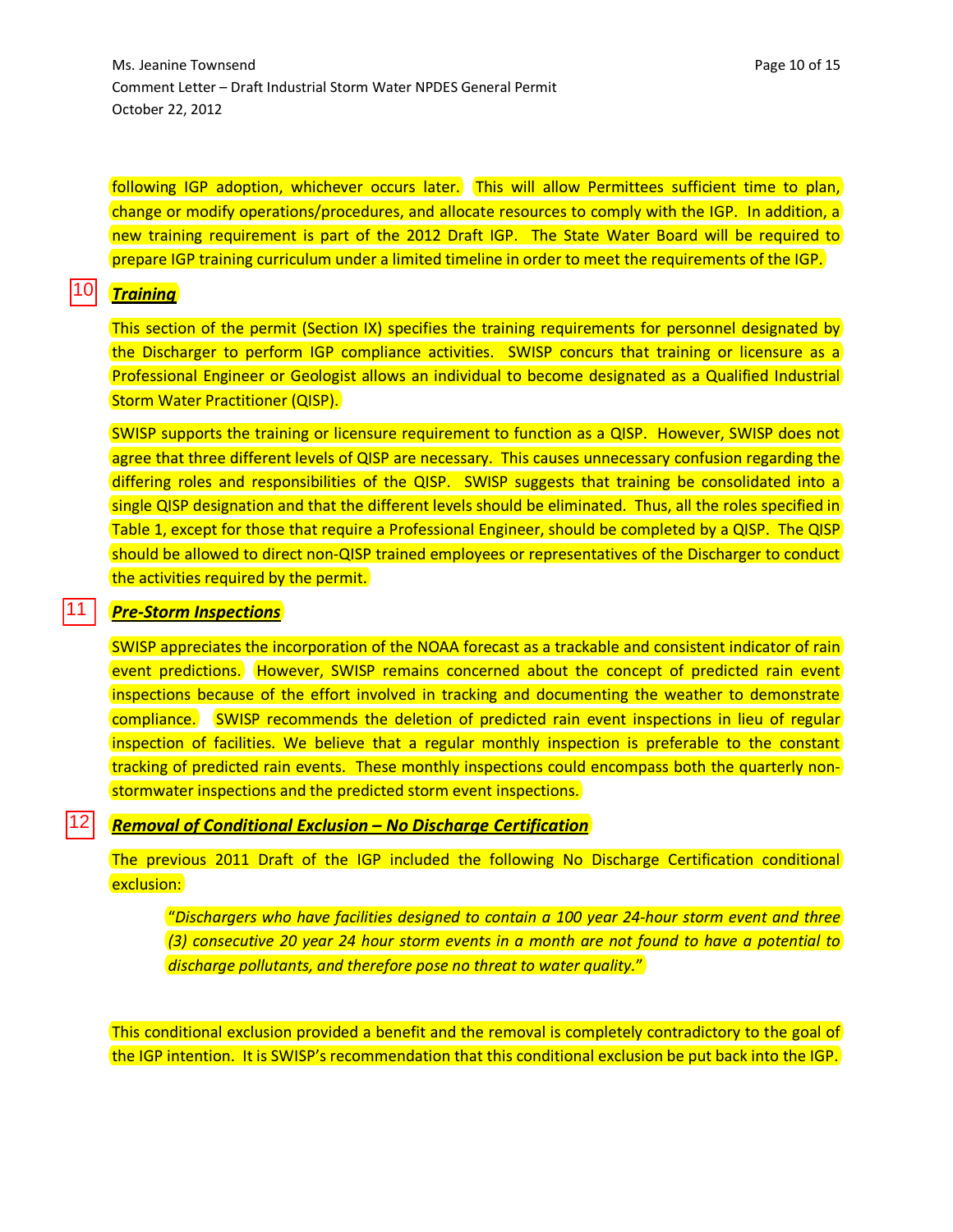### *Miscellaneous Comments and Concerns*

**Page 7.** Section 1. I. Training. The agency should clearly link training requirement to Section IX.

**Page 10.** Clarify that pH is not exceeded if within range -- not an average. The current permit language is not written clearly. It is suggested that the permit eliminate the annual pH limit on Table 5, page 42. Once an instantaneous pH is exceeded, the annual limit mathematically will most likely exceed due to the logarithmic function of pH. This would unfairly result in an exceedance due to one result or multiple exceedances on both instantaneous and annual limits. Clarify the Level 1 triggers.

### *Example:*

13

Result  $1 = pH 5.9$ Result  $2 = pH 6.1$ Result  $3 = -pH 6.0$ Result  $4 = pH 6.0$ The average is not arithmetically 6.0.

```
pH = -log(H+)For pH 5.9; H + = antilog(-5.9) = 1.259 x 10-6
For pH 6.0; H + = antilog(-6.0) = 1x10-6;
For pH 6.1; H + = antilog(-6.1) – 7.94x10-7
The hydronium ion has significantly less impact for each pH unit on the average.
```

```
Average pH = -log(average of H+))Average pH = - log ([1.259 x 10-6 +7.94x10-7+ (2x10-6)]/4) = - log (1.065x10-6) = 5.99
The annual average is exceeded.
```
If result 1 =  $pH$  5.0 and the rest of the results the same, the average would be 5.5. At some point, the  $pH$ might have to exceed 9.0 to allow for an average to meet the average limit. The intent of satisfying an effluent range no longer has any meaning.

*Page 11.* "… when the second analytical result from any sample taken at a facility for the same parameter in Table 5 of this General Permit (TSS, O&G, or pH) exceeds the instantaneous maximum NAL ...." This is ambiguous. What does it mean? What is the "second analytical result from any sample." An analytical result taken of the same sample? The second sample taken in the season? The second sample that exceeded the NAL? We think that you intend the last, but it is very ambiguous. 13<br>14<br>15<br>16

*Page 33.* The requirement to update the SWPPP on SMARTS within 30 days is burdensome and will create a disincentive to making minor changes to the SWPPP. The IGP should require annual updates in SMART if any changes have been made and periodic updates when any significant changes have been made.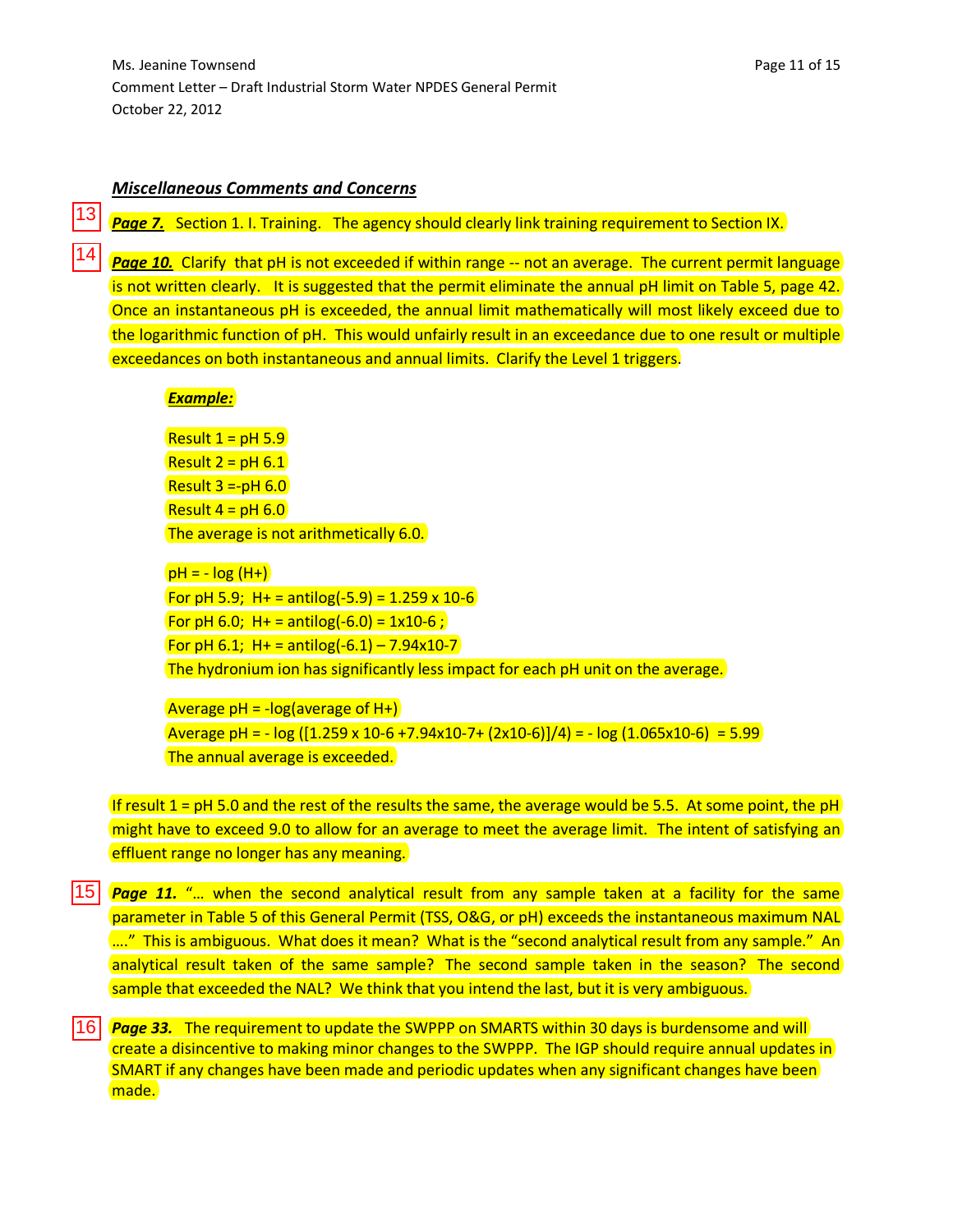17 *SIC Codes.* California should consider moving away from the use of SIC codes for defining IGP applicability since the federal government no longer uses SIC codes, but has moved to NAICS codes.

|18| *Page 17.* Why are existing dischargers who have not submitted NOIs given one year longer to submit NOIs than those that have submitted NOIs? This seems backwards.

 $\begin{array}{r} 17 \\ \hline 18 \\ \hline 19 \\ \hline \end{array}$ |19| *Page 32.* The requirement to cover waste disposal containers should not apply to waste disposal containers that are new or have been cleaned. Since WM will stored hundreds of new or cleaned containers at its facilities, it can be a storage problem to require that they all be covered. Obviously, this requirement applies to containers that are being actively used for waste disposal, and not those that are stored at a facility prior to distribution to customers.

|20| **Page 23.** IX.A. General Training Qualifications allow for a California licensed Civil Engineer to be a QISP level I, II or III. The general permit should allow for any state licensed Civil or Environmental Engineer to be a QISP. The educational qualifications for a PE QISP seem to be satisfied regardless of your State. Additionally, Professional Engineering ethics for work activities govern those of a licensed PE. This will provide flexibility for companies with internal Professional Engineering staffing resources outside of the state and familiar with the CA General Permit to provide support to smaller staffed facilities within the state. The PE can then easily be the company QISP designee and conduct companywide training and other functions to satisfy the General Permit. This is consistent with the Agencies allowance for a facility to have QISP designee, but not necessarily be required to be on-site at all times.

*Page 23.* Replace "**and**" with an "**or**" in "A California Board of Professional Engineers, Land Surveyors and Geologist licensed professional civil engineer, registered geologist, **and** a certified engineering geologist…" Additionally, a Board of Examiners for Professional Engineers and Land Surveyor endorsed licensed Professional Engineer in Civil or Environmental Engineering for any state should be included on page 7 & 23. 21

|22|  $\begin{array}{r} \n \overline{22} \\
 \hline\n 23 \\
 \hline\n 24\n \end{array}$ *Page 12, #72.* Existing treatment control devices a Demonstration Technical Report. This can be costly. Under pre-existing standards if these structures have been incorporated into a SWPPP under a PE stamp, this condition may require undue financial burden on the discharger.

|23| **Page 20.** Ensure municipal systems sources are included as a "potable water source" and are authorized Non-stormwater discharges (NSWDS).

 $|24|$ **Page 22.** VI. Receiving Water Limitations. There are no detailed or prescriptive guidelines to ensure discharges do not affect limitations other than following the NPDES permit. Clarify intent to limit deliberating affecting water quality of receiving waters. Recommend shielding the discharger that following the general permit will meet this condition. Is this section necessary since Clean Water Act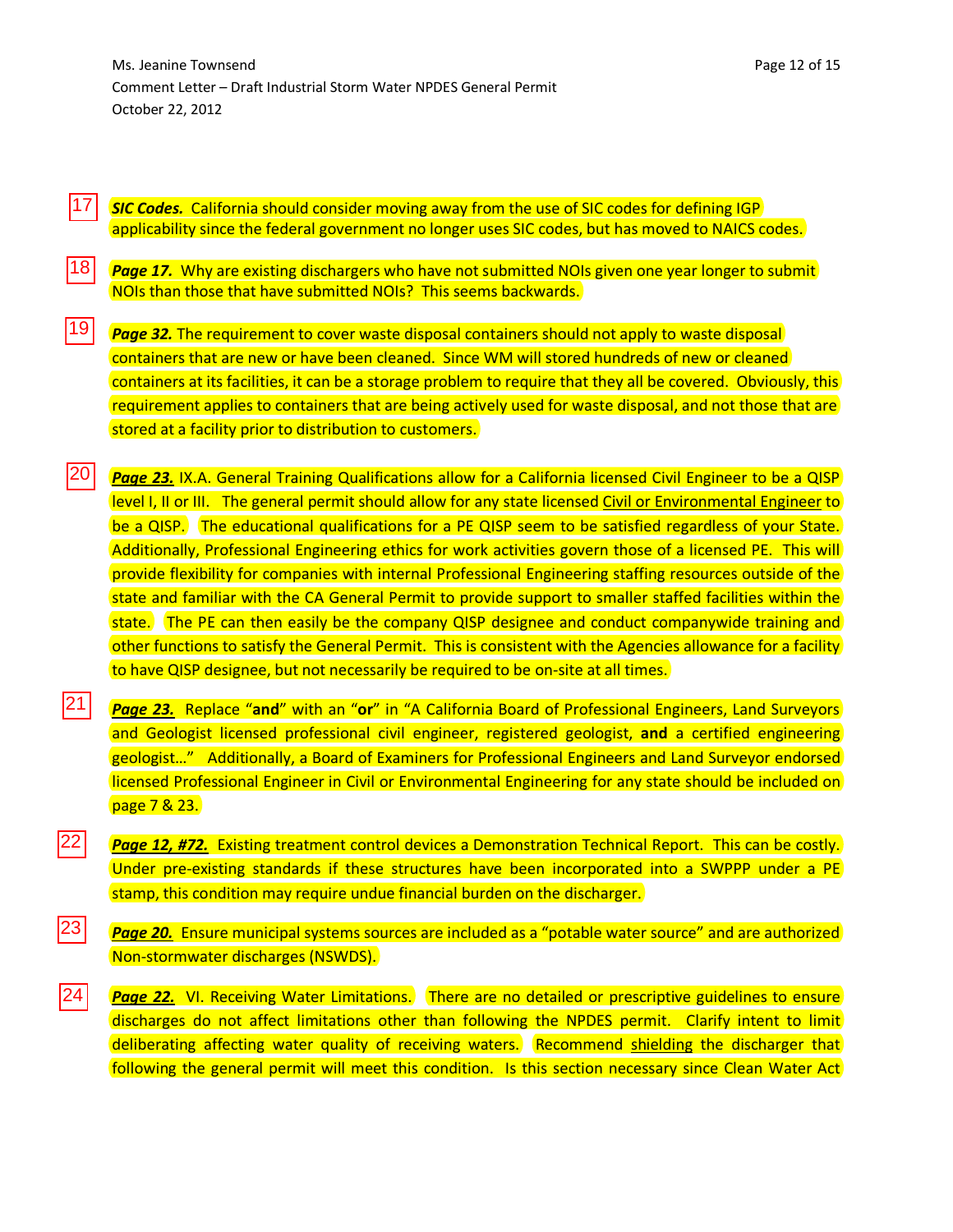regulations govern this requirement? Site specific permit requirements should be provided on a case by case basis.

- **Page 26.** A Paper copy of SWPPP is required to be maintained on site. The general permit should allow for an electronic copy to be maintained. This should be the burden of the discharger. If a company's current or future Environmental Management Systems relies on maintaining an electronic copy to be available on computer systems, then this would be in accordance with usual and customary business practices. This is also consistent with the concept of a company maintaining electronic copies of MSDSs , which is endorsed by OSHA. 25
- $|26|$ *Page 28.* The SWPPP should prescribe the period of time past spills must be included/marked on the site plan. This should be consistent with EPA's MSGP that requires the last 3 years.
- $|27|$ **Page 34.** Should incorporate following Section XII D. Clarify that new or modified BMPS to be implemented or installed per Level 2 will require meeting this design criterion. Shield existing BMPS from this design criterion if meeting benchmarks (NALs).
- |28| **Page 36.** Including an example of a Chain of Custody (COC) is too prescriptive. Contents required for a COC should be included; therefore, allowing facilities to choose a different laboratory. This will allow for flexibility for the discharger and prevent undue burden to update the SWPPP for a change of COC use.
- |29| **Page 44.** Sampling Frequency Reduction (SFR). Recommend an allowance for SFR on individual parameters, not all NALS as defined in Section XII. A.
- 26<br>27<br>28<br>29<br>30 30| **Page 48.** Level 2 Structural/Treatment Control must implement within 1 year. Recommend that Structural/treatment control BMPs installation deadline should be extended to 18 months. Reports/SWPPP can adequately be revised in a timely fashion. Structural projects take time based on weather, consulting and contractor availability, design and installation as well as financial budgeting requirements for business corporations.
- **Page 57.** The Annual Evaluation is required by June 30<sup>th</sup>. The Annual report submitted via SMARTS is |31| due by July 15<sup>th</sup>. Given the allowance time for the evaluation, the annual report should be allowed to be submitted by July  $31<sup>st</sup>$  to allow for report preparation and signatory requirements of the duly authorized individual.
- *Throughout.* Many administrative edits are needed for spelling, etc. 32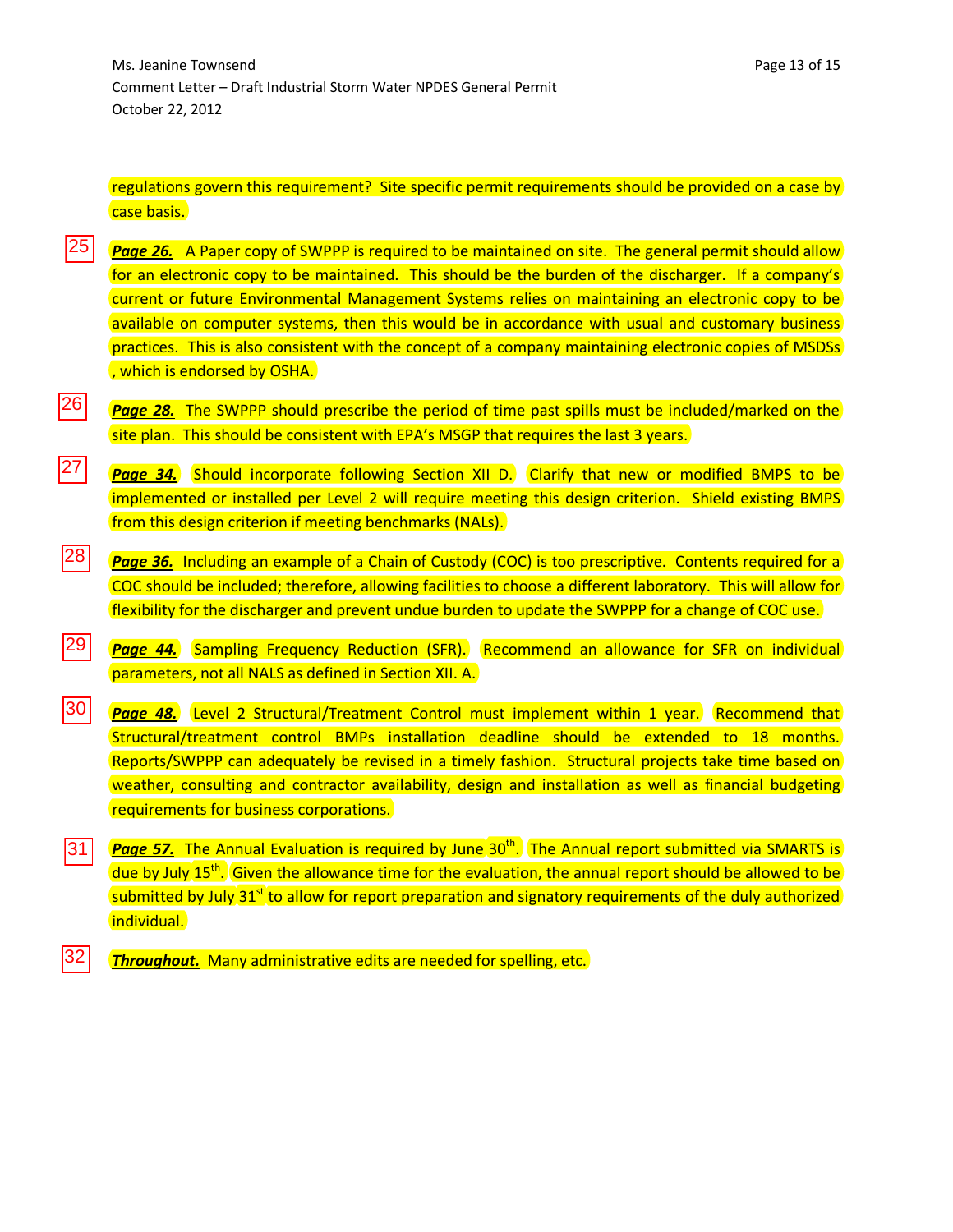Please contact any of the undersigned parties to this letter if you have any questions or require further information.

Sincerely,

Mike Crump Director Butte County Public Works [mcrump@buttecounty.net](mailto:mcrump@buttecounty.net) 530/538-7681

David Fahrion President, Solid Waste Division CR&R Incorporated 714-826-9049

Amy Dietz Corporate Environmental Manager Recology 415/760-6672 [adietz@recology.com](mailto:adietz@recology.com)

Mary Pitto, Program Manager Rural Counties' Environmental Services Joint Powers Authority (916) 447-4806 [maryp@rcrcnet.org](mailto:maryp@rcrcnet.org)

Sally Coleman Director of Solid Waste Ventura Regional Sanitation District (805) 658-4675 [SallyCollman@VRSD.com](mailto:SallyCollman@VRSD.com)

Nirmal Sajjan Principal Civil Engineer City of Mountain View 650/903- 6284 [Nirmal.sajjan@mountainview.gov](mailto:Nirmal.sajjan@mountainview.gov)

Douglas E. Landon, P.E., Director Kern County Waste Management Department 661/862-8936 [dougl@co.Kern.ca.us](mailto:dougl@co.Kern.ca.us)

Todd D. Shibata, PE, QSD Senior Civil Engineer Riverside County Waste Management Department Office 951.486.3261 [tshibata@co.riverside.ca.us](mailto:tshibata@co.riverside.ca.us)

Stephen Grealy, Deputy Director Waste Reduction and Disposal Division Environmental Service Department City of San Diego (858) 492-5032

Tom Reilly CA Engineering / Corporate Compliance Manager Waste Connections, Inc. 916/549-0443 cell [TomR@WasteConnections.com](mailto:TomR@WasteConnections.com)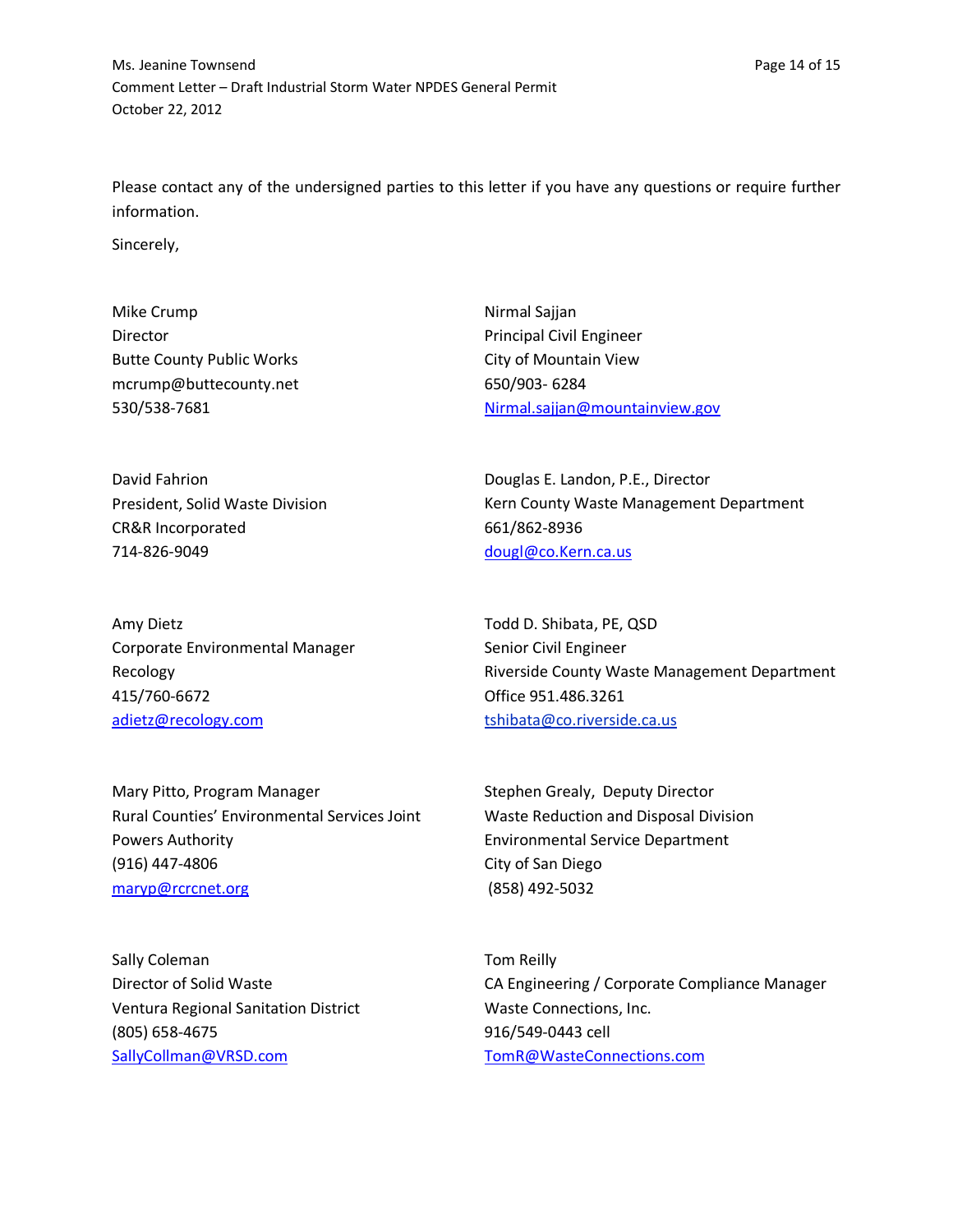Ms. Jeanine Townsend **Page 15 of 15** Comment Letter – Draft Industrial Storm Water NPDES General Permit October 22, 2012

Chuck White, P.E. Director of Regulatory Affairs/West Waste Management [Cwhite1@wm.com](mailto:Cwhite1@wm.com) Office: 916-552-5859

John J. Pasutto, Jr., P.E. Sr. Environmental Manager Wheelabrator Technologies, Inc. (860) 459-0014 mobile [jpasutto@wm.com](mailto:jpasutto@wm.com)

- cc: Tom Howard, Executive Director, SWRCB[, toward@waterboards.ca.gov](mailto:toward@waterboards.ca.gov) Greg Gearheart, Stormwater Section, SWRCB, [GGearheart@waterboards.ca.gov](mailto:GGearheart@waterboards.ca.gov) Leo Cosentini, Stormwater Section, SWRCB, [LCosentini@waterboards.ca.gov](mailto:LCosentini@waterboards.ca.gov)
- Attachment: Survey of EPA and State Requirements for Landfill Construction vs Industrial Stormwater Permits for Solid Waste landfills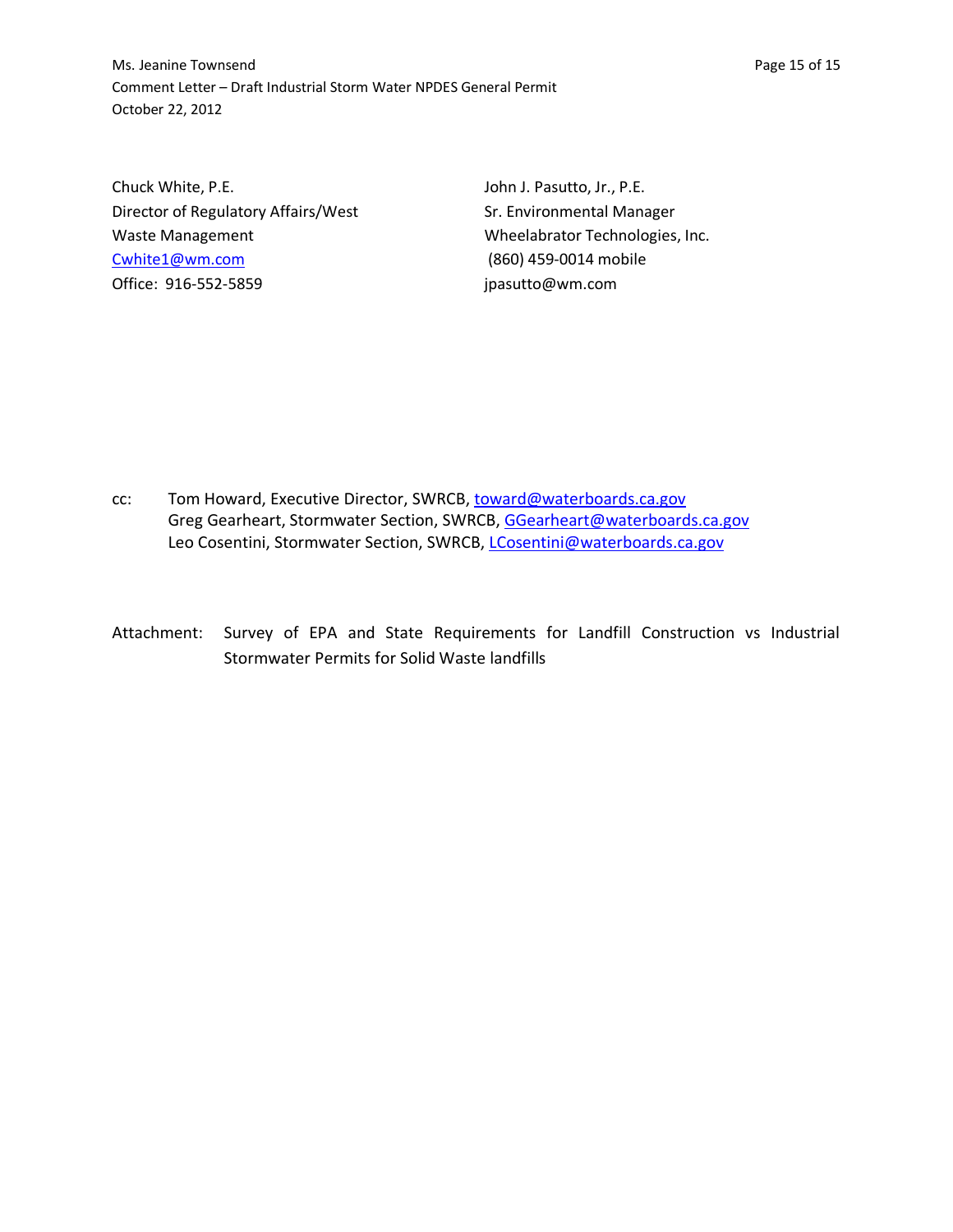33

# *Attachment A*

# *Survey of USEPA and State Requirements for Solid Waste Landfill Industrial and Construction Permits*

# **EPA**

22. If construction of cells at a landfill disturbs greater than five acres of land, is coverage under EPA's construction general permits required?

A. No. EPA considers construction of new cells to be routine landfill operations that are covered by the landfill's industrial storm water general permit. However, the storm water pollution prevention plan for the landfill must incorporate best management practices (BMPs) that address sediment and erosion control. Where a new landfill is being constructed and five or more acres of land are being disturbed, such activity would need to be covered under EPA's construction general permit until the time that initial construction is completed and industrial waste is received. Please note that NPDES authorized States may address this situation differently.

EPA, NPDES Storm Water Program - Question and Answer Document, Volume II (July 1993) <http://www.epa.gov/npdes/pubs/owm0250.pdf>

# **EPA**

EPA has clearly recognized that on-going landfill cell construction and landfill development is part of the normal operations of a landfill. EPA's description of the landfill sector in the MSGP reinforces this point:

A typical MSWLF is a constantly evolving facility which is constructed over its operating life as received wastes are spread, compacted, and covered. Most modern landfills contain one or more separate ''units,'' planned final waste containment areas. Active units continue to receive wastes until they have reached disposal capacity. When capacity is reached, a unit is capped with a final cover, and additional wastes must be placed in other active units. As a result, a landfill may consist of multiple inactive and active units at various stages of completion.

Final National Pollutant Discharge Elimination System Storm Water Multi-Sector General Permit for Industrial Activities, 60 Fed. Reg. 50804, 50938 (Sep. 29, 1995).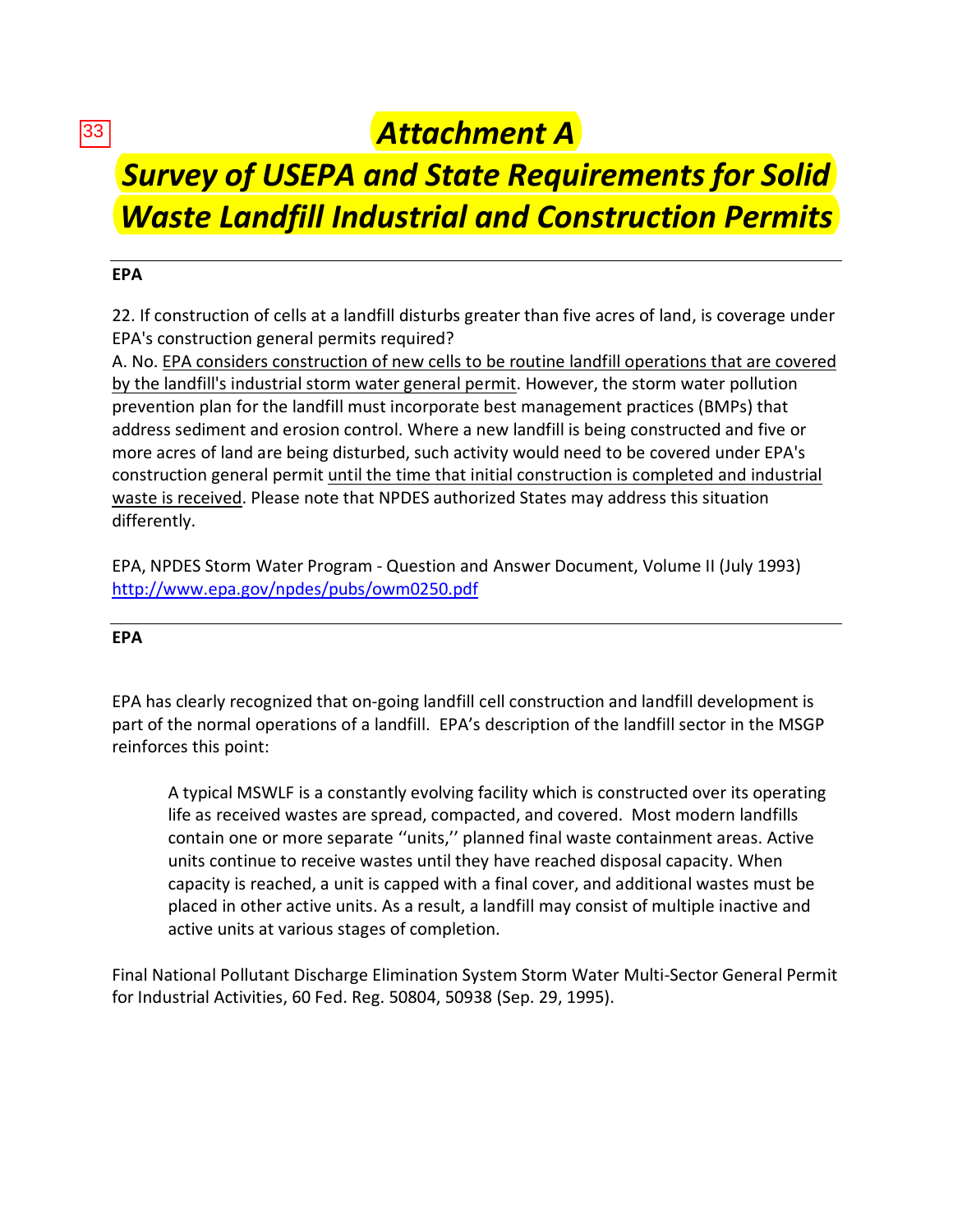### **EPA**

Listing various activities subject to the Industrial Permit, including

- Waste transportation
- Waste tracking on-site and haul road, solids transport on wheels and exterior of trucks or other equipment
- Landfill operations
- Exposure of waste at open face
- Exposed soil from excavating cells/trenches
- Exposed stockpiles of cover material
- Inactive cells with final cover but not finally stabilized
- Daily or intermediate cover placed on cells or trenches
- Haul roads (including vehicle tracking of sedimentation)

| <b>Activity</b>                                               | <b>Pollutant Source</b>                                                                                          | <b>Pollutant</b>                                                                                                     |
|---------------------------------------------------------------|------------------------------------------------------------------------------------------------------------------|----------------------------------------------------------------------------------------------------------------------|
| Cover crop management                                         | Applied chemicals                                                                                                | Fertilizers, pesticides, and herbicides                                                                              |
| Outdoor chemical storage                                      | Exposure of chemical material storage<br>areas to precipitation                                                  | Various chemicals stored                                                                                             |
| Waste transportation                                          | Waste tracking on-site and haul road,<br>solids transport on wheels and exterior of<br>trucks or other equipment | TSS, total dissolved solids (TDS), turbidity,<br>floatable                                                           |
| Leachate collection                                           | Uncontrolled leachate (commingling of<br>leachate with runoff or run-on)                                         | Iron, TSS, biochemical oxygen demand<br>(BOD), ammonia, alpha terpineol, benzoic<br>acid, p-Cresol, phenol, zinc, pH |
| Landfill operations                                           | Exposure of waste at open face                                                                                   | BOD, TSS, TDS, turbidity                                                                                             |
| Exposed soil from excavating<br>cells/trenches                | Frosion                                                                                                          | TSS, TDS, turbidity                                                                                                  |
| Exposed stockpiles of cover<br>material                       |                                                                                                                  |                                                                                                                      |
| Inactive cells with final cover but<br>not finally stabilized |                                                                                                                  |                                                                                                                      |
| Daily or intermediate cover<br>placed on cells or trenches    |                                                                                                                  |                                                                                                                      |
| Haul roads (including vehicle<br>tracking of sedimentation)   |                                                                                                                  |                                                                                                                      |
| Vehicle/equipment maintenance                                 | Fueling activities                                                                                               | Diesel fuel, gasoline, oil                                                                                           |
|                                                               | Parts cleaning                                                                                                   | Solvents, oil, heavy metals, acid/alkaline<br>wastes                                                                 |
|                                                               | Waste disposal of oily rags, oil and gas<br>filters, batteries, coolants, degreasers                             | Oil, heavy metals, solvents, acids                                                                                   |
|                                                               | Fluid replacement including hydraulic<br>fluid, oil, transmission fluid, radiator<br>fluids, and grease          | Oil and grease, arsenic, lead, cadmium,<br>chromium, chemical oxygen demand<br>(COD), and benzene                    |

Table 14. Common Activities, Pollutant Sources, and Associated Pollutants at Landfills

Industrial Stormwater Fact Sheet Series – Sector L: Landfills and Land Application Sites [http://www.epa.gov/npdes/pubs/sector\\_l\\_landfills.pdf](http://www.epa.gov/npdes/pubs/sector_l_landfills.pdf)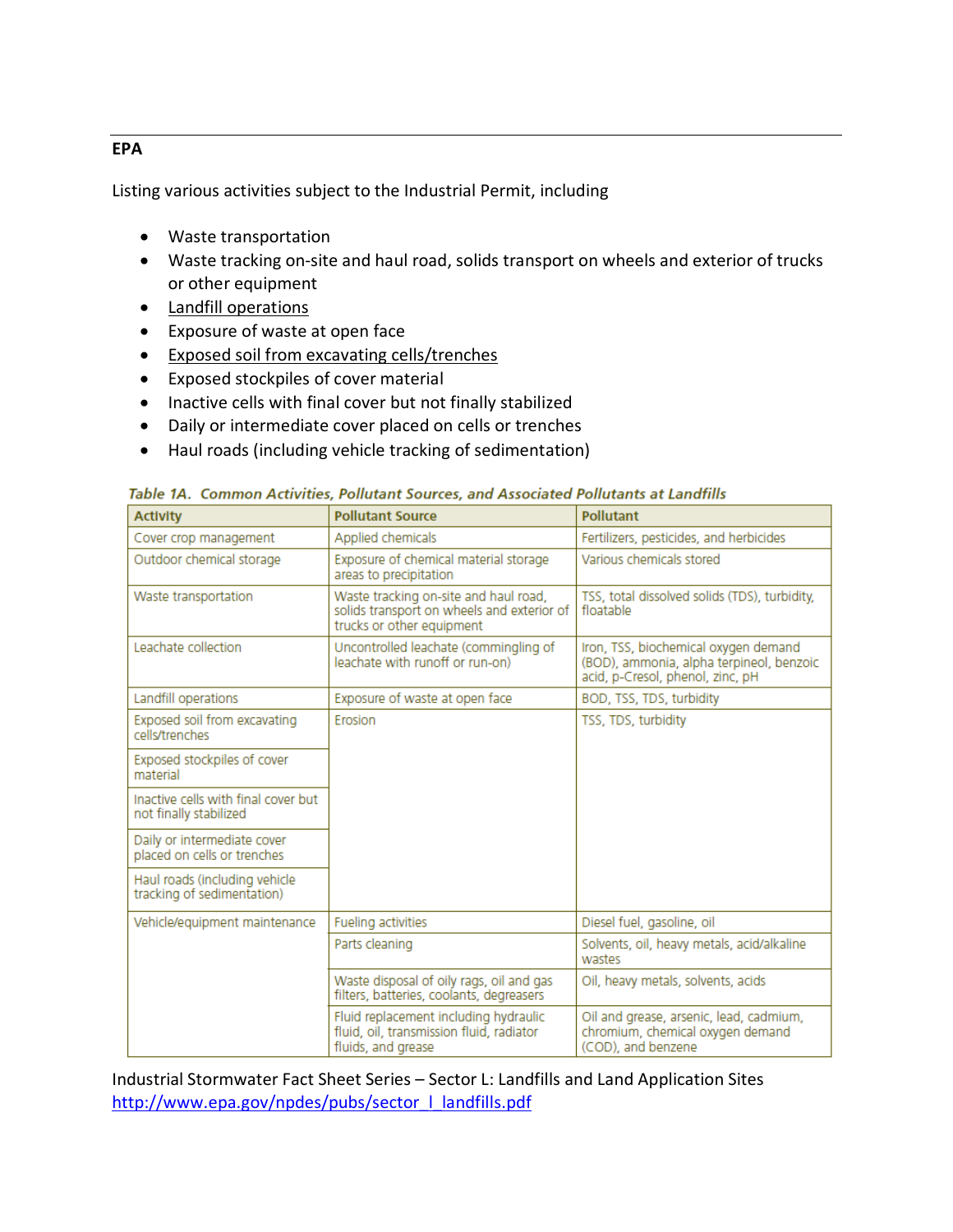### **NEW YORK**

48. If the construction of cells at an existing landfill disturbs greater than one acre of land, is coverage under DEC's construction general permits required?

A: No. DEC considers construction of new cells to be routine landfill operations that are covered by the landfill's industrial storm water general permit. However, the storm water pollution prevention plan for the landfill must incorporate best management practices (BMPs) that address sediment and erosion control. Where a new landfill is being constructed and one or more acres of land are being disturbed, such activity would need to be covered under DEC's construction general permit until the time that initial construction is completed and industrial waste is received.

[http://www.dec.ny.gov/docs/water\\_pdf/constrfaq.pdf](http://www.dec.ny.gov/docs/water_pdf/constrfaq.pdf)

### **INDIANA**

327 IAC 15-5-2 Applicability of general permit rules

Sec. 2. (a) The requirements under this rule apply to all persons who:

(1) do not obtain an individual NPDES permit under 327 IAC 15-2-6;

(2) meet the general permit rule applicability requirements under 327 IAC 15-2- 3; and

(3) are involved in construction activity, except operations that result in the land disturbance of less than one (1) acre of total land area as determined under subsection (h) and are not part of a larger common plan of development or sale.

(b) The requirements under this rule do not apply to persons who are involved in:

(1) agricultural land disturbing activities; or

(2) forest harvesting activities.

(c) The requirements under this rule do not apply to the following activities, provided other applicable permits contain provisions requiring immediate implementation of soil erosion control measures:

(1) Landfills that have been issued a certification of closure under 329 IAC 10.

(2) Coal mining activities permitted under IC 14-34.

(3) Municipal solid waste landfills that are accepting waste pursuant to a permit issued by the department under 329 IAC 10 that contains equivalent storm water requirements, including the expansion of landfill boundaries and construction of new cells either within or outside the original solid waste permit boundary.

The following soil disturbing activities do not require a general, Rule 5, or individual NPDES construction-related storm water discharge permit:

**…**.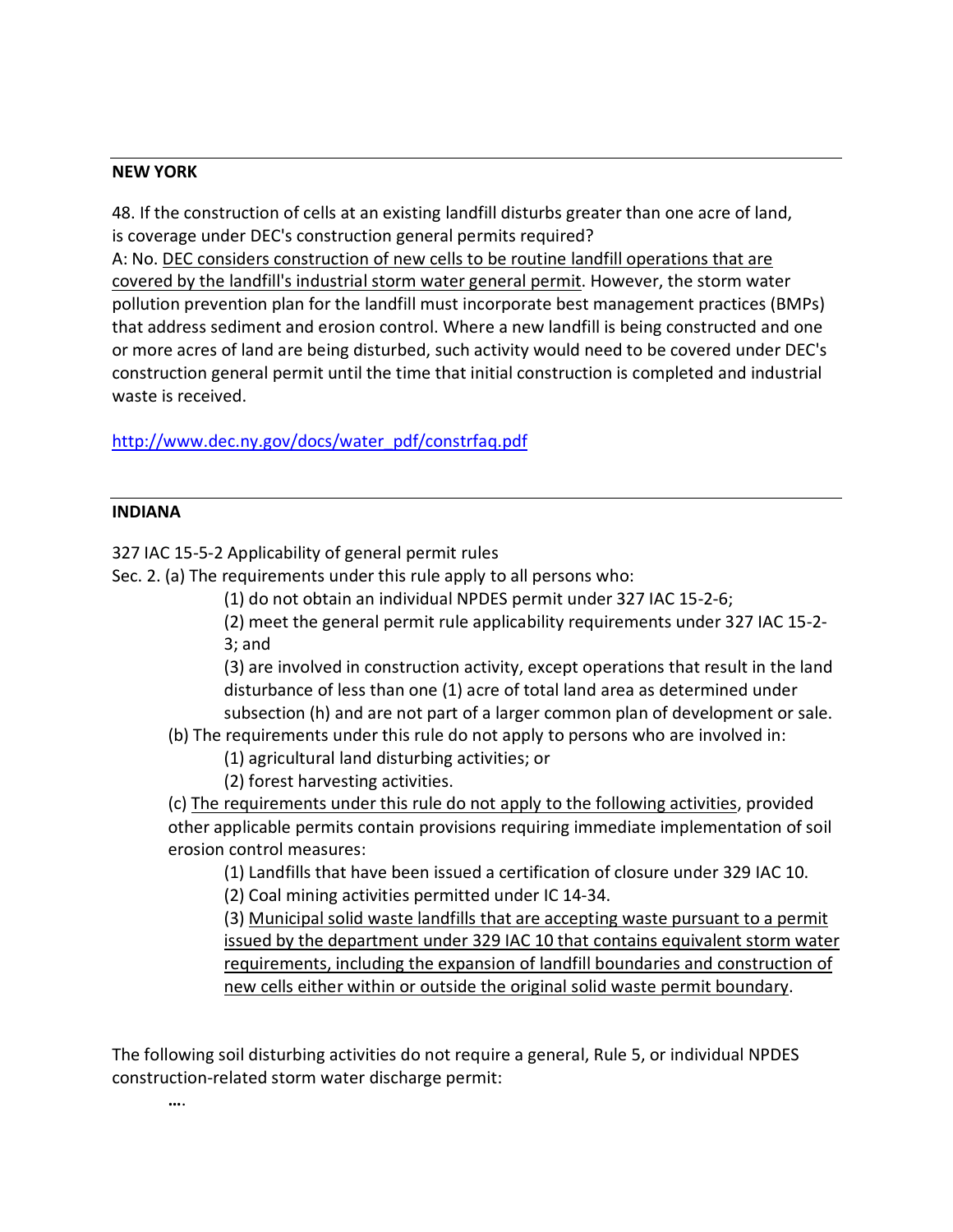**IDEM permitted municipal solid waste landfills** or landfills certified for closure.

# <http://www.in.gov/idem/5912.htm>

# **CALIFORNIA**

# Category 5 Dischargers

Inactive or closed landfills, land application sites, and open dumps that have received industrial wastes (Category 5) may be subject to this General Permit unless the storm water discharges from the sites are already regulated by an NPDES permit issued by the appropriate Regional Water Board. Facility operators of closed landfills that are regulated by waste discharge requirements (WDRs) may be required to comply with this General Permit. In some cases, it may be appropriate for closed landfills to be covered by the State Water Board's General Permit during closure activities. The Construction Activities General Permit should cover new landfill construction. Facility operators should contact their Regional Water Board to determine the appropriate permit coverage.

[http://www.swrcb.ca.gov/water\\_issues/programs/stormwater/docs/induspmt.pdf](http://www.swrcb.ca.gov/water_issues/programs/stormwater/docs/induspmt.pdf)

## **NEW JERSEY**

# 5G3 – CONSTRUCTION ACTIVITY STORMWATER (GP)

a. Except as provided in 2.b. below, this permit may authorize all new and existing stormwater discharges associated with industrial activity and small construction activities as defined in N.J.A.C. 7:14A-1.2, and that are from the following facilities:

i. Construction activities including clearing, grading and excavation activities. In regard to landfills such construction activities are limited to:

- A landfill under construction which has not received any solid waste or hazardous waste as defined at N.J.A.C. 7:14A - 1.2; or
- A landfill that has been closed in compliance with N.J.A.C. 7:26-2A.9 (the Solid Waste rules) or N.J.A.C. 7:26G (the Hazardous Waste rules), the appropriate certifications have been submitted in accordance with N.J.A.C. 7:26 or N.J.A.C. 7:26G, and the landfill is not disrupted.

[http://www.state.nj.us/dep/dwq/pdf/5g3\\_finalpermit.pdf](http://www.state.nj.us/dep/dwq/pdf/5g3_finalpermit.pdf)

## **ILLINOIS**

"Storm Water Associated with Industrial Activity" means the discharge from any conveyance which is used for collecting and conveying storm water and which is directly related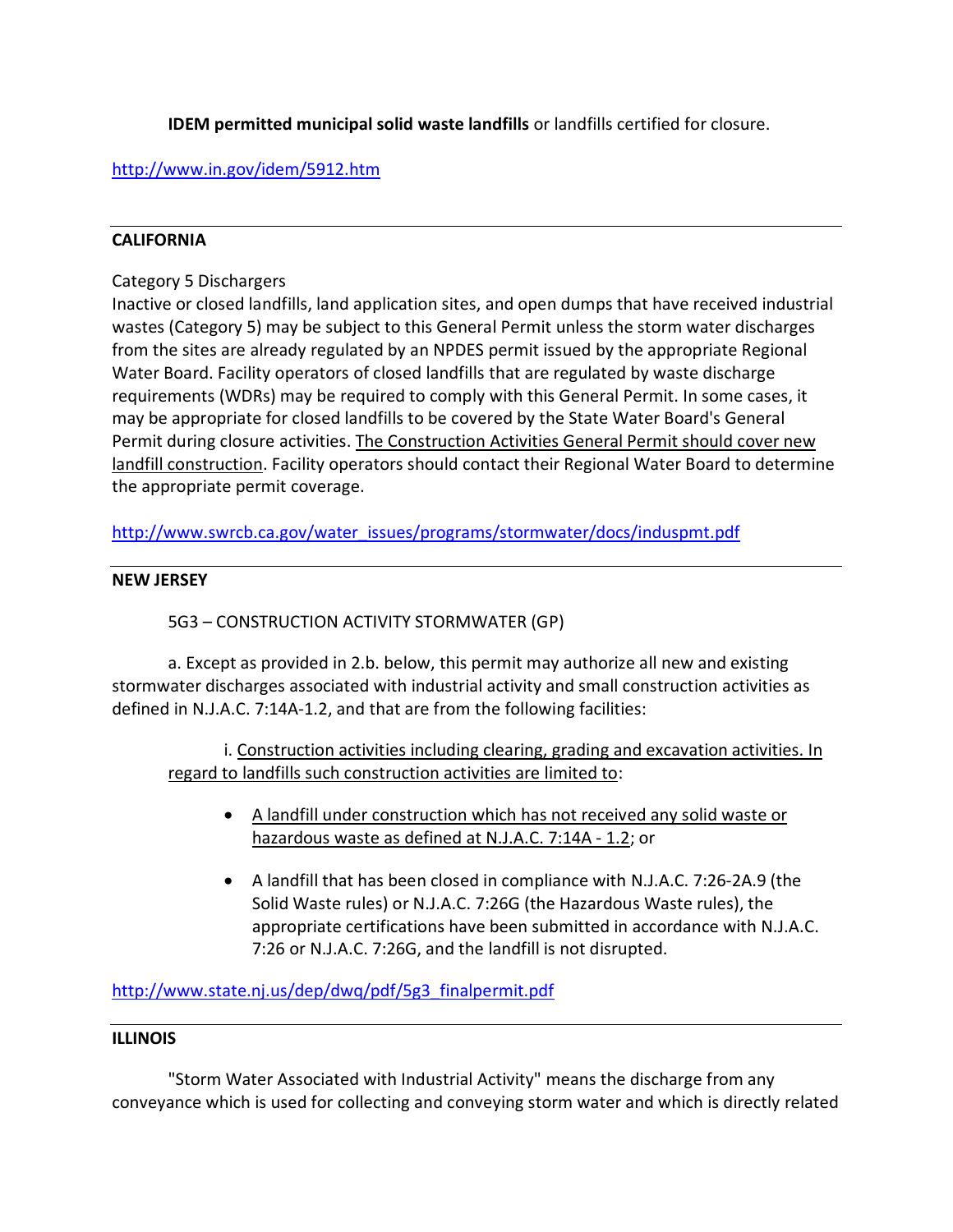to manufacturing, processing or raw materials storage areas at an industrial plant. The term does not include discharges from facilities or activities excluded from the NPDES program. …

(v) Landfills, land application sites, and open dumps that have received any industrial wastes (waste that is received from any of the facilities described under this subsection) including those that are subject to regulation under Subtitle D of RCRA;

### **GEORGIA**

### Note: Construction Permit Required

As stated in a memorandum dated January 20, 2004 (copy attached [not attached]), EPD has determined that storm water discharges from the construction of new cells at landfills require the submittal of an NOI for coverage under Georgia's NPDES General Permit No. GAR100001 for Storm Water Discharges Associated with Construction Activity for Stand Alone Projects (Construction Storm Water General Permit), provided the total planned disturbance for the entire landfill project is equal to or greater than one acre.

[http://www.gaepd.org/Files\\_PDF/techguide/wpb/Storm\\_Water\\_Permitting\\_Landfills.pdf](http://www.gaepd.org/Files_PDF/techguide/wpb/Storm_Water_Permitting_Landfills.pdf)

### **TENNESSEE**

22. If construction of cells at a landfill disturbs greater than five acres of land, is coverage under EPA's construction general permits required?

No. EPA considers construction of new cells to be routine landfill operations that are covered by the landfill's industrial storm water general permit. However, the storm water pollution prevention plan for the landfill must incorporate best management practices (BMPs) that address sediment and erosion control. Where a new landfill is being constructed and five or more acres of land are being disturbed, such activity would need to be covered under EPA's construction general permit until the time that initial construction is completed and industrial waste is received. Please note that NPDES authorized States may address this situation differently.

<http://www.tn.gov/environment/wpc/stormh2o/epastormwater.pdf>

### **TEXAS**

Comment 38: CAS Engineering requests that Part II.B.3. of the permit be revised to clarify that construction activities associated with Sector L (Landfills and Land Application Sites) are authorized under this general permit. CAS Engineering requests that a sentence be included in this section that reads, "Construction activities associated with Sector L facilities are excluded from the requirements of Part II.B.3."